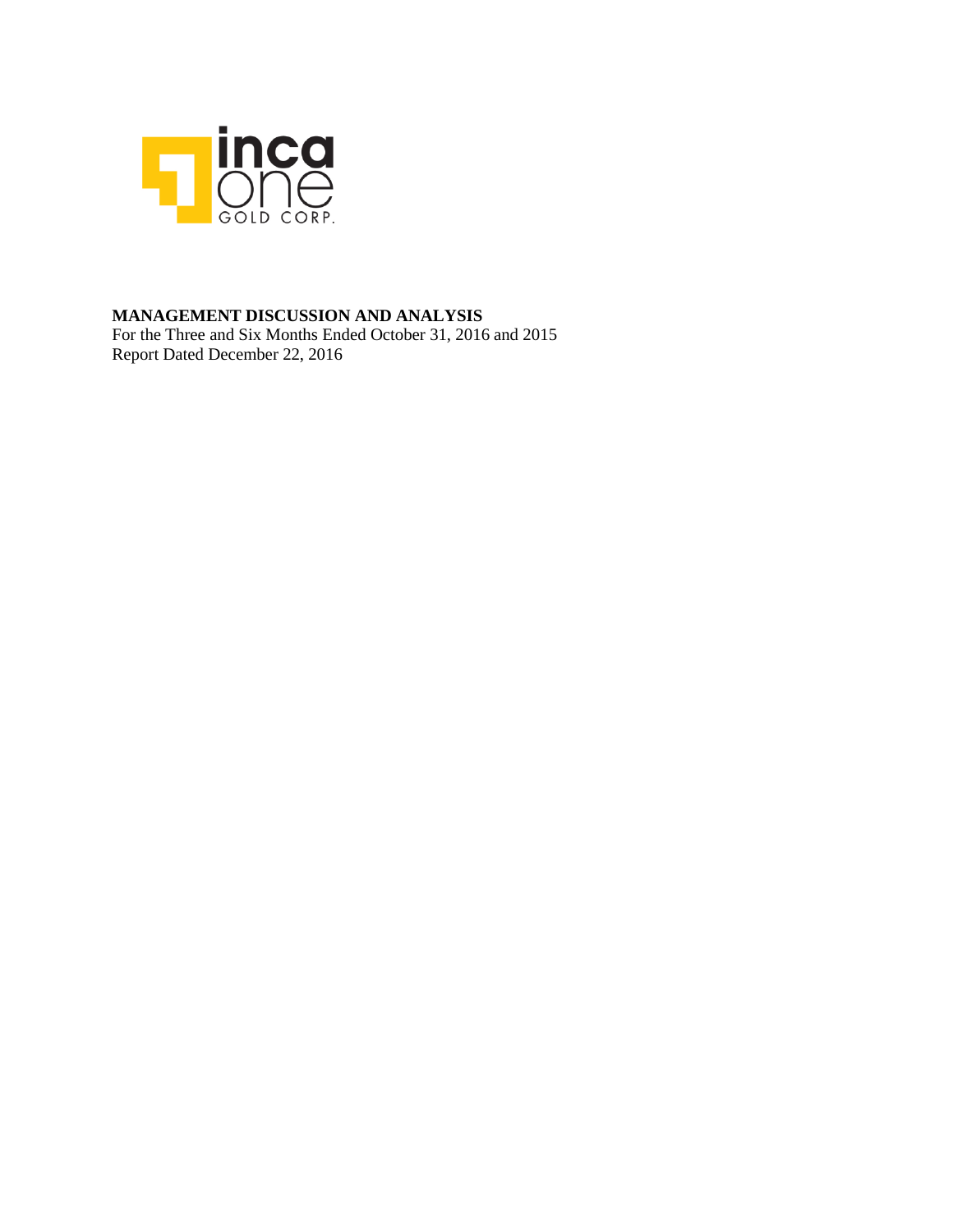The following information, prepared as of December 22, 2016, should be read in conjunction with the unaudited condensed interim consolidated financial statements of Inca One Gold Corp. (the "Company" or "Inca One") for the three and six months ended October 31, 2016 (the "October 2016 Interim Financial Statements"). This MD&A is the responsibility of management and has been reviewed and approved by the Board of Directors of the Company. All financial amounts are expressed in Canadian Dollars, unless otherwise indicated.

### **General Overview**

Inca One was incorporated on November 9, 2005, and is engaged in the business of developing gold-bearing mineral processing operations in Peru, to service government permitted small scale miners. In recent years the Peruvian government instituted a formalization process for informal miners as part of its efforts to regulate their activities. The Company, through its Peruvian subsidiary Chala One SAC, ("Chala One") has acquired an existing Peruvian mineral processing plant (the "Chala Plant"), which the Company has successfully upgraded to approximately 100 tonnes per day ("TPD") capacity, and began commercial production in February 2015. The Company's business plan is to source high grade gold mill feed from legally recognized Peruvian artisanal and small scale miners, purchase and process the material, and export gold concentrate or dore.

The Company continues to actively evaluate potential mineral projects including additional mineral processing operations.

Inca One is listed for trading on the TSX Venture Exchange (the "TSX-V") under the symbol "IO", on the Frankfurt Stock Exchange under the symbol "SU9.F", and the Santiago Stock Exchange Venture under the symbol "IOCL".

### **Debt Settlement and Financing Completed in August 2016**

Early 2016 the Company began a comprehensive capital restructuring (the "Restructuring") which involved three major components including: (i) negotiating with debt holders to significantly reduce long and short term debt (the "Debt Settlement"), (ii) raising sufficient new capital in a private placement to provide sufficient working capital to ramp-up operations at the Chala Plant; and (iii) consolidating the Company's shares.

On August 16, 2016, the Company consolidated its capital on a one-for-seven basis and effective August 19, 2016 the Company's common shares commenced trading on a consolidated basis.

On August 26, 2016, the Company received approval by the TSX-V for the Debt Settlement, which converted approximately \$13.5 million of the Company's long and short term debt and related unpaid interest (the "Debts") generally as follows:

- (i) Approximately \$8.0 million was settled into 20.3 million common shares plus 9.2 million warrants;
- (ii) Approximately \$3.8 million was settled into interest bearing debenture agreements with deferred payment terms or non-interest bearing repayment notes;
- (iii)Approximately \$1.8 million was settled into a combination of warrant deposits, and contingent debt; and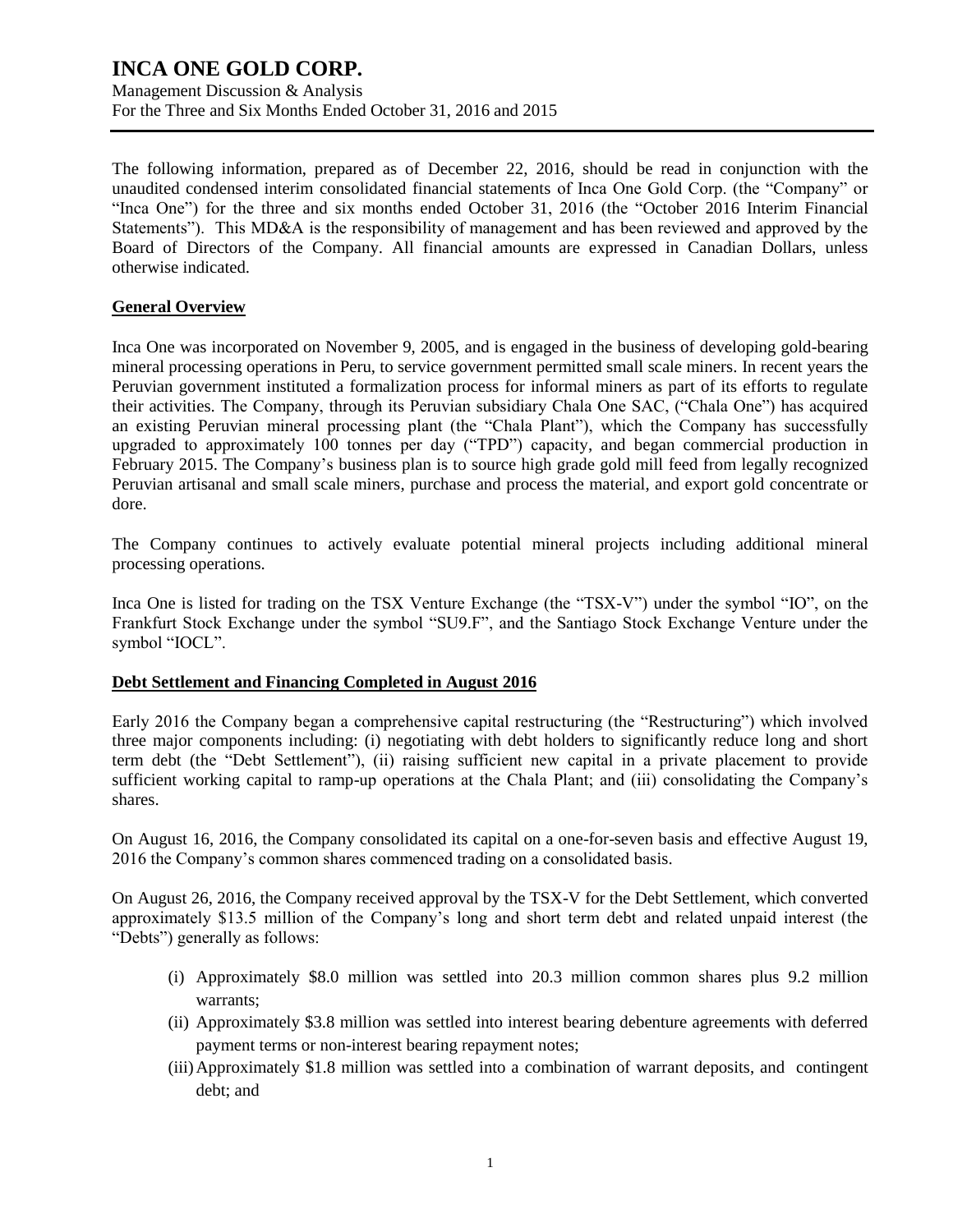Management Discussion & Analysis For the Three and Six Months Ended October 31, 2016 and 2015

> (iv) Approximately 1.1 million warrants were issued to select parties relating to the warrant deposit and certain other settlement requirements.

On August 30, 2016 and October 5, 2016, the Company closed the first and second tranches, respectively, of its restructuring-related private placement for total gross proceeds of \$6,342,364 and issued 25,369,447 shares.

### **Key Period Definitions (used below)**

- three months ended October 31, 2016 ("**Q2 2017**");
- three months ended October 31, 2015 ("**Q2 2016**");
- six months ended October 31, 2016 ("**YTD Q2 2017**");
- six months ended October 31, 2015 ("**YTD Q2 2016**");

### **Operational Background**

The Chala Plant commenced commercial production on February 1, 2015.

The Company enacted a Restructuring period which concluded in Q2 2017. During the pre-Restructuring period beginning Q2 2016 (August 2015) through Q1, 2017 the Company operated at a lower operating capacity in order to better manage cash flows as the Company awaited completion of the IGV/VAT audits and enacted the Restructuring process.

The IGV/VAT audits which were conducted by SUNAT, the Peruvian government tax and customs authority, began in July 2015 and were completed in June 2016. The audits covered the Company's IGV filings from inception through May 2015 as well as for the period June through August 2015. Upon completion of the audits the Company received long-outstanding IGV refund credits totaling approximately \$1,558,000 which were refunded to the Company over Q4 2016 and in Q1 2017. Since early 2016, the Company has been filing for and receiving regular IGV monthly refunds from SUNAT. The IGV audit process was a very lengthy and onerous process and a significant hurdle for the Company to overcome.

The Company recently completed some of the remaining steps to attain its beneficial permit at the Chala Plant. Transfer of formal title of the Chala Plant is subject to a number of conditions. As part of the terms of the original purchase agreement for the Chala Plant, Inca One has an agreement between its wholly owned subsidiary, Chala One, and the seller and initial permit applicant, to operate under the umbrella of formalization until the successful completion of all the environmental and operating permits. As part of the formalization process the Chala Plant is currently in compliance and able to operate up to 100 TPD capacity. The Company has recently made significant progress on the various long-term licenses and permits required for the Chala Plant to operate at 100 TPD. The Company will be proceeding with the application of commercial permits to incrementally increase capacity up to 350 TPD. The Chala Plant currently sits on 21 hectares of land, and has ample room for plant expansion.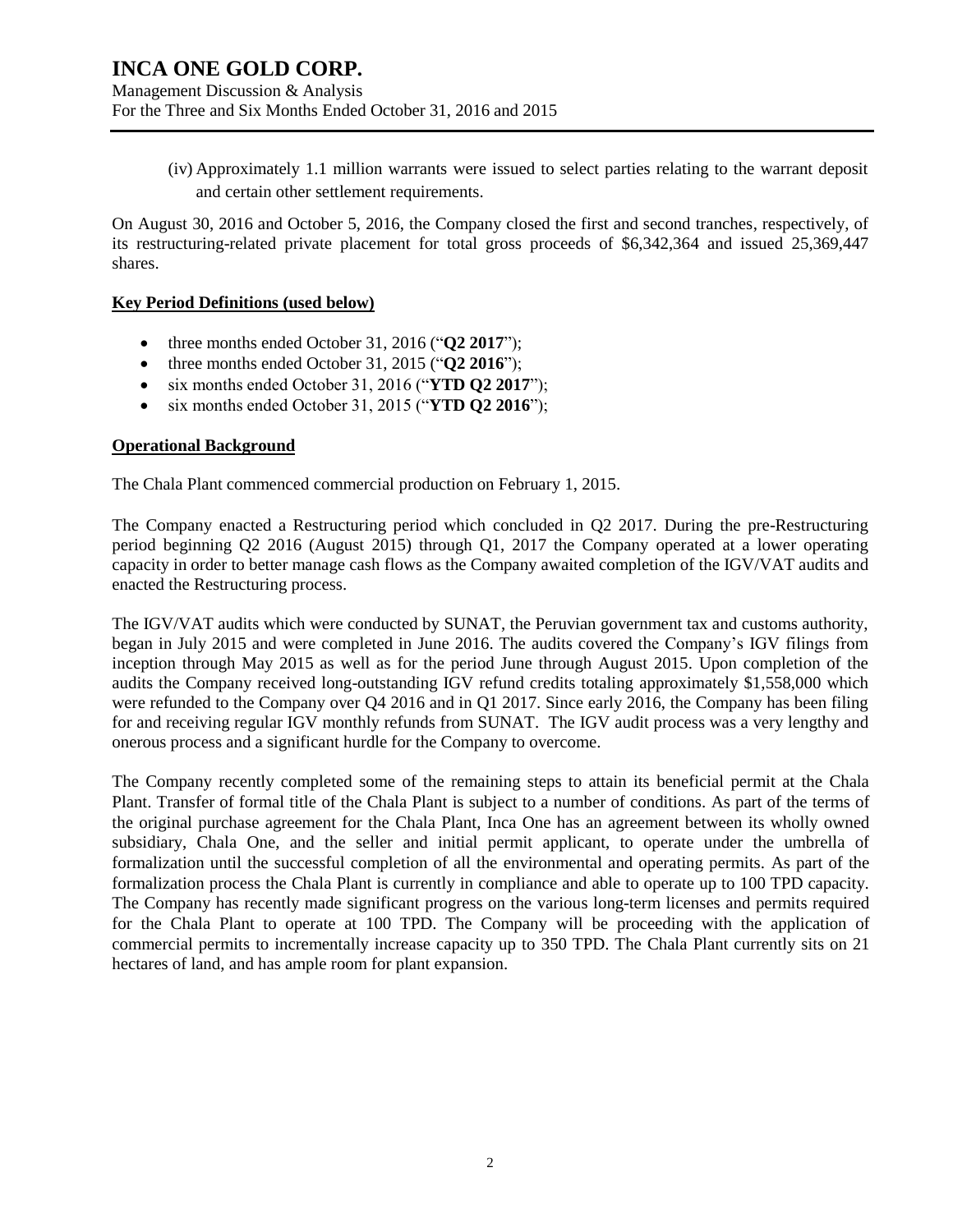### **Operational Highlights**

During Q2 2017, the following factors also contributed to the gross margin:

- Average gold price per ounce sold decreased in Q2 2017 by 18.7% compared to Q1 2017.
- Revenue per tonne decreased 9.3% in Q2 2017 compared to Q1 2017 which is primarily a result of (i) 12.5% decrease in production (ii) partially offset by 5.0% increase in price per ounces sold.
- Cost per tonne processed decreased 41.2% in Q2 2017 compared to Q1 2017 which is primarily a result cost cutting measures implemented by the Company to compensate the lower production. This follows the trend of a 16.3% decrease form Q1 2017 to Q4 2016.
- Mineral grade purchased increased 4.9% oz/tonne (" $oz/t$ ") gold from 0.49 oz/t gold to 0.51 oz/t gold in Q1 2017 compared to Q4 2016.

| <b>Quarter over Quarter</b><br>highlights                 | $\mathbf{O2}$<br>2017 | <b>Q1</b><br>2017 | Q <sub>4</sub><br>2016 | Variance %<br>Q2 2017 vs<br>Q1 2017 | Variance %<br>Q1 2017 vs<br>Q4 2016 |
|-----------------------------------------------------------|-----------------------|-------------------|------------------------|-------------------------------------|-------------------------------------|
| Tonnes processed (t)                                      | 3,070                 | 2,370             | 2,709                  | 29.5%                               | $(12.5\%)$                          |
| Average daily processing<br>volume (t)                    | 35.9                  | 27.7              | 31.7                   | 29.5%                               | (12.25%)                            |
| Mineral grade (oz/t gold)                                 | 0.46                  | 0.51              | 0.49                   | $(8.9\%)$                           | 4.9%                                |
| Gold sold (oz)                                            | 1,299                 | 1,227             | 1,459                  | 5.9%                                | $(15.9\%)$                          |
| Silver sold (oz)                                          | 2,256                 | 2,173             | 5,206                  | 3.8%                                | $(58.3\%)$                          |
| Sales $(\$)$                                              | 2,438,054             | 2,075,562         | 2,496,234              | 17.5%                               | $(16.9\%)$                          |
| Gross operating margin<br>$\text{(deficit)}\text{ } (\$)$ | 557,219               | (318, 607)        | (774, 498)             | 292.6%                              | $(58.9\%)$                          |
| Gross operating margin<br>(deficit) %                     | 22.86%                | (15.35%)          | (31.03%)               | 263.9%                              | $(50.5\%)$                          |
| Gross margin / ounce of<br>$gold$ sold $(\$)$             | 472                   | (260)             | (531)                  | 281.5%                              | $(51.0\%)$                          |
| Gross margin / ton<br>processed $(\$)$                    | 200                   | (134)             | (286)                  | 249.3%                              | $(53.1\%)$                          |
| Revenue per tonne<br>processed $(\$)$                     | 794                   | 876               | 921                    | $(9.3\%)$                           | $(4.9\%)$                           |
| Cost per tonne processed<br>$($ \$)                       | 594                   | 1,010             | 1,207                  | $(41.2\%)$                          | $(16.3\%)$                          |
| Average gold price per<br>ounce sold $(\$)$               | 1,762                 | 2,166             | 1,590                  | (18.7%)                             | 38.4%                               |
| Cost per ounce sold (\$)                                  | 1,404                 | 1,952             | 2,241                  | $(28.1\%)$                          | $(12.9\%)$                          |
| <b>Average London Close</b><br>price (\$USD)              | 1,312                 | 1,291             | 1,230                  | 1.6%                                | 5.0%                                |
| <b>Average London Close</b><br>price $(\$)$               | 1,759                 | 1,686             | 1,631                  | 4.4%                                | 3.4%                                |

Average daily processing volume is determined based on a 28.5 day monthly utilization period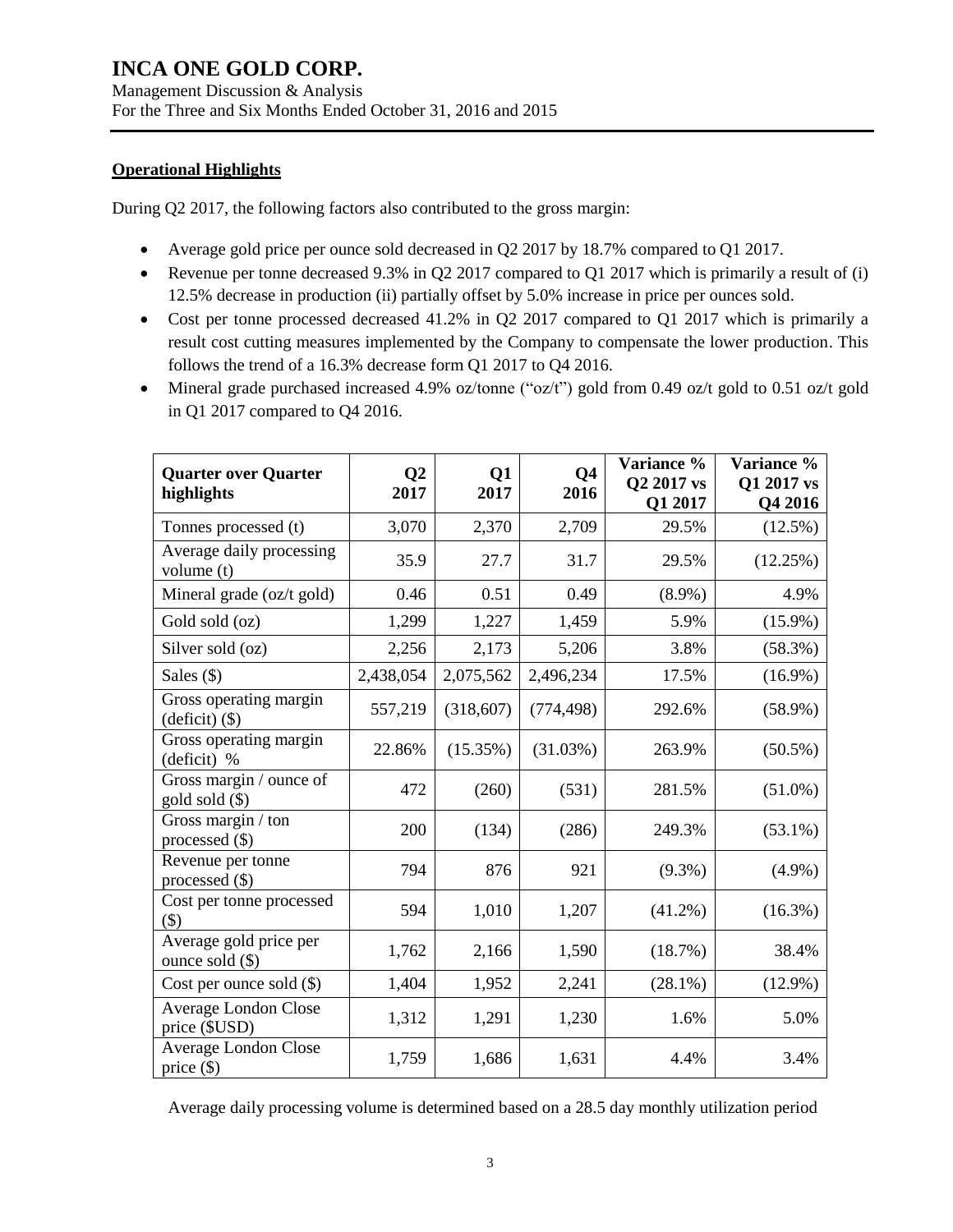Management Discussion & Analysis For the Three and Six Months Ended October 31, 2016 and 2015

Highlights during Q2 2017 include:

- Total gold and silver sales of \$2,438,054 with total cost of goods sold of \$1,880,835 and gross margin of \$557,219 or a 25.2% gross margin;
- The Company recognized a net restructuring gain of \$1,498,671 on Company's comprehensive capital restructuring;
- $\bullet$  3,070 tonnes of mineral was processed with an average gold grade of 0.46 oz/t;
- Average daily processing volume of 35.9 TPD (based on a 28.5 day monthly utilization period);
- As at October 31, 2016, there was approximately 1,000 ounces of gold in inventory.

### **Capital Expenditures**

As at October 31, 2016, total plant upgrade costs and capitalized pre-operating costs was \$6,633,105 April 30, 2016 - \$6,421,448) which includes \$1,712,199 (April 30, 2016 - \$1,712,199) of incidental revenue generated during the pre-operating period and \$264,531 (April 30, 2016 - \$264,531) of capitalized interest. Depreciation during the six months ended October 31, 2016 was \$290,497 (2015 - \$114,759).

During the six months ended October 31, 2016, the Company reclassified \$nil (year ended April 30, 2016 - \$339,088) of VAT in Peru to VAT Recoverable in Receivables that was previously included in pre-operating expenses as a result of the review of the VAT receivable from the Peruvian tax authorities.

### **Future Outlook**

The Company is moving forward with its business plan to focus on gold-bearing mineral processing facilities in Peru and believes that the Chala Plant operations may provide the necessary cash flow to achieve profitability by the end of calendar 2016. The Company intends to use the funds and net profits from mineral processing operations at the Chala Plant, and additional fundraising (see Financings and Subsequent Events below) to execute its business plan and expand mineral processing operations, so that it can continue to achieve its long-term objectives. The Company anticipates to benefit from regular monthly IGV refunds as it has recently received and IGV refunds owing from the periods under SUNAT audit.

Inca One management believes that the Chala Plant will enable the Company to generate sufficient cash flows to achieve profitable operations and further expand its Peruvian operations.

### **Selected Quarterly Information**

The following selected financial data with respect to the Company's financial condition and results of operations has been derived from the unaudited condensed interim consolidated financial statements of the Company for the three and six months ended October 31, 2016 and 2015 and from the audited consolidated financial statements for the year ended April 30, 2016. The selected financial data should be read in conjunction with those financial statements and the notes thereto.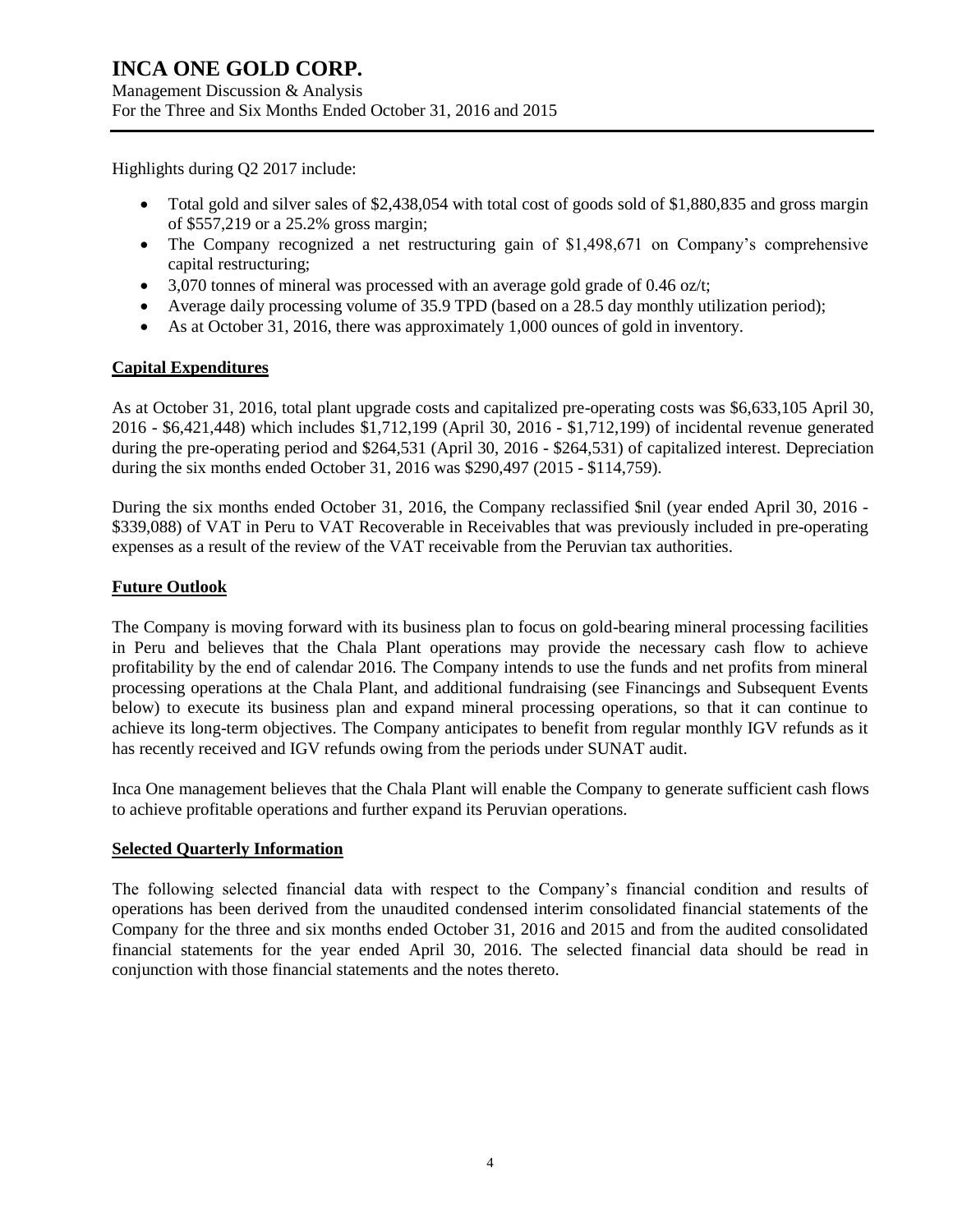Management Discussion & Analysis

For the Three and Six Months Ended October 31, 2016 and 2015

|                                          | <b>October 31, 2016</b> | April 30, 2016 | October 31, 2015 |
|------------------------------------------|-------------------------|----------------|------------------|
|                                          | \$                      | S              | <b>S</b>         |
| Revenue                                  | 2,438,054               | 2,496,231      | 4,330,350        |
| Cost of goods sold                       | 1,880,835               | 3,270,732      | 4,667,587        |
| Gross margin (deficit)                   | 557,219                 | (774, 501)     | (337, 237)       |
| Finance and other (expense) income, net  | (299,609)               | (1,218,263)    | (887, 305)       |
| Restructuring gain                       | 1,498,671               |                |                  |
| Net earnings (loss) for the period       | 1,162,745               | (2,574,400)    | (1,928,949)      |
| Net earnings (loss) per share (basic and |                         |                |                  |
| diluted)                                 | 0.03                    | (0.28)         | (0.02)           |
| Other comprehensive earnings (loss)      | 1,360,624               | (1,599,249)    | 1,694,158        |
|                                          |                         |                |                  |
|                                          |                         |                |                  |
|                                          | October 31, 2016        | April 30, 2016 | October 31, 2015 |
|                                          | \$                      | \$             |                  |

| Total assets                | 10,622,447 | 9,370,124 | 11,152,022 |
|-----------------------------|------------|-----------|------------|
| Total long term liabilities | 3,169,778  | 4,705,169 | 5,863,988  |
| Dividends declared          | nil        | nil       | nil        |

The following table sets out selected quarterly financial data from the Company's unaudited quarterly financial statements for the last eight quarters.

| <b>Quarter ended</b> | Working<br>capital<br>(deficiency) | <b>Total assets</b> | Long term<br><b>liabilities</b> | <b>Net earnings</b><br>$(\text{loss})$ | <b>Basic</b><br>earnings<br>(loss) per<br>share |
|----------------------|------------------------------------|---------------------|---------------------------------|----------------------------------------|-------------------------------------------------|
|                      | S                                  | \$                  | \$                              | \$                                     | \$                                              |
| October 31, 2016     | 2,320,511                          | 10,622,447          | 3,169,778                       | 1,162,745                              | 0.03                                            |
| July 31, 2016        | (9,382,607)                        | 8,665,436           | 4,487,799                       | (1,281,939)                            | (0.12)                                          |
| April 30, 2016       | (7,645,085)                        | 9,370,124           | 4,705,169                       | (2,405,901)                            | (0.28)                                          |
| January 31, 2016     | (5,960,657)                        | 10,991,135          | 5,225,760                       | (2,656,596)                            | (0.28)                                          |
| October 31, 2015     | (2,215,694)                        | 11,152,022          | 5,863,988                       | (1,928,949)                            | (0.14)                                          |
| July 31, 2015        | (1,201,165)                        | 11,433,207          | 5,787,037                       | (581,084)                              | (0.07)                                          |
| April 30, 2015       | (516, 327)                         | 8,328,493           | 5,673,756                       | (779, 718)                             | (0.07)                                          |
| January 31, 2015     | 677,365                            | 6,739,337           | 5,162,576                       | (1,980,269)                            | (0.21)                                          |
| October 31, 2014     | 843,171                            | 4,771,034           | 4,393,324                       | (747, 715)                             | (0.07)                                          |
| July 31, 2014        | 1,501,008                          | 3,889,948           | 3,082,066                       | (699, 670)                             | (0.07)                                          |

The working capital as at October 31, 2016 is a result of significant liabilities being settled through the comprehensive capital restructuring. The comprehensive capital restructuring led to a reduction of \$9,096,026 from April 30, 2016 in current liabilities.

Total assets increased \$1,309,957 during the six months ended October 31, 2016 due to increase in prepaid expenses and inventory arising from operations as well as the impact of foreign exchange of translating US dollar functional currency assets to the Canadian dollar reporting currency.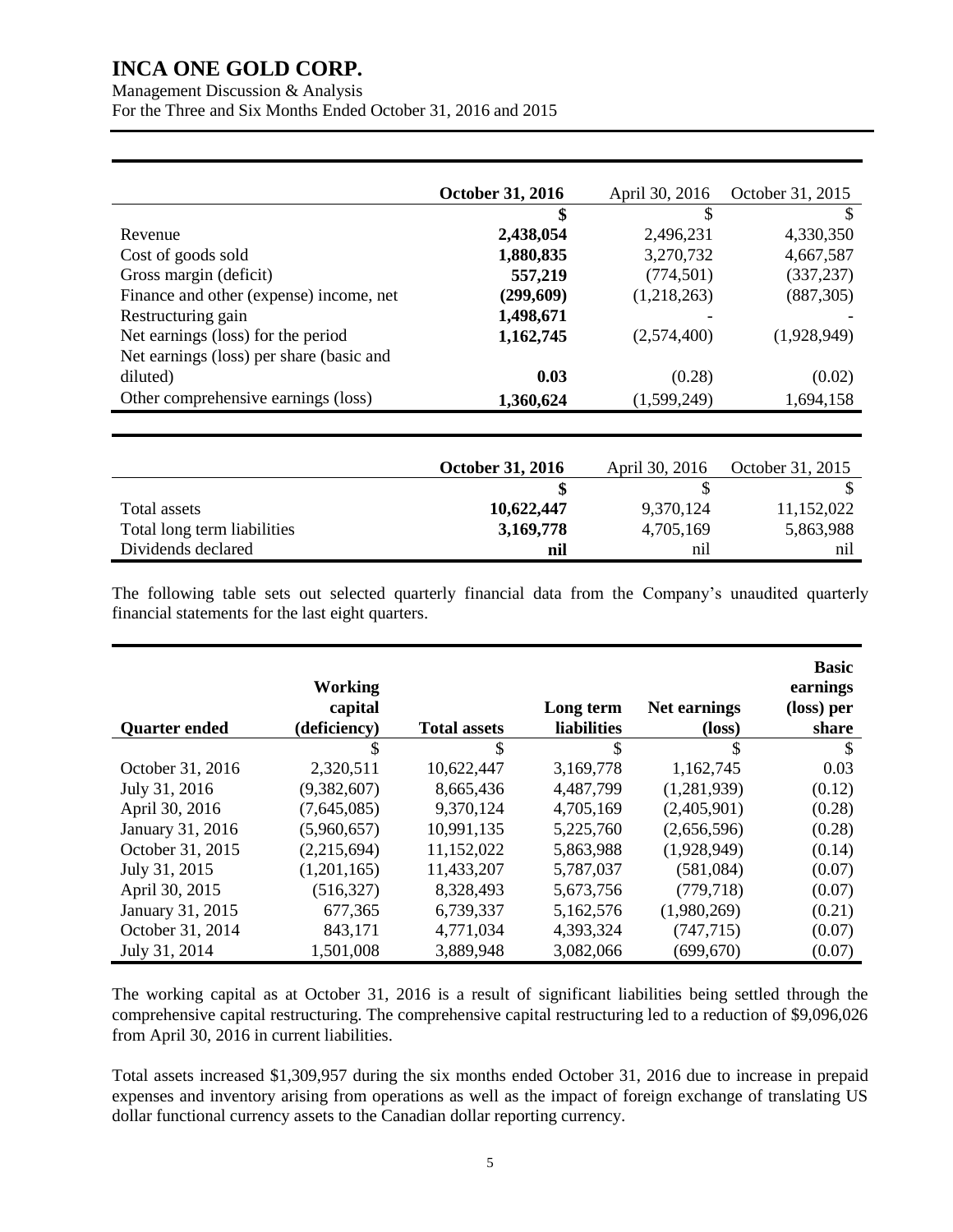The \$1,535,391 decrease in long term liabilities for the six months ended October 31, 2016 primarily arose due to the comprehensive capital restructuring that occurred during Q2 2017.

Major changes in quarterly net earnings and loss arose as follows:

- During the three months ended October 31, 2016, the \$1,162,745 net earnings increased relative to Q2 2016 loss of \$1,928,949 primarily as a result of cost cutting measurements and the comprehensive capital restructuring which resulted in a net gain on restructuring of \$1,498,671.
- During the three months ended January 31, 2016, the \$2,656,596 net loss increased relative to prior quarters primarily as a result of the strategic decision by the Company to scale back production in order to wait for the receipt of the IGV receivable from the Peruvian tax authorities.
- The gross operating deficit during the three months ended January 31, 2016, was \$604,336 from total metal revenue of \$3,105,726 and costs of goods sold of \$3,710,062. This was offset by increases in both finance costs and accretion expense due to new financings closed during the current and prior periods and a \$274,046 impairment of marketable securities.
- During the three months ended October 31, 2015, the \$1,928,949 net loss increased relative to prior quarters (other than January 31, 2015) primarily as a result of the commencement of commercial production on February 1, 2015 and the strategic decision by the Company to scale back production in order to wait for the receipt of the IGV receivable from the Peruvian tax authorities, which as of October 31, 2015 had a value of \$2,889,976.
- During the three months ended April 30, 2015, the \$779,718 net loss increased relative to prior quarters (other than January 31, 2015 and October 31, 2014). Despite the gross margin of \$131,142 during the three months ended April 30, 2015, there were increases in both consulting and management fees as well as office, rent, utilities and other expenses arising from expanded corporate and Peruvian administrative teams, and commencement of commercial production, while being offset by a \$529,458 gain in foreign exchange.
- During the three months ended January 31, 2015, the \$1,980,269 net loss included a \$990,835 impairment of marketable securities from devaluation of the Global Resources Investment Trust PLC ("GRIT") shares. Through October 31, 2014 the unrecognized losses were recorded through other comprehensive income.

### **Results of Operations – Q2 2017 compared to Q2 2016**

Revenue for Q2 2017 was \$2,438,054 and cost of goods sold was \$1,880,835 resulting in a gross margin of \$557,219. Comparable revenues for Q2 2016 were \$4,330,350 and cost of goods sold was \$4,667,587 resulting in a gross margin deficit of \$337,237. The main reason for the attainment of a positive margin in Q2 2017 is due to a few factors including (i) the reversal of an inventory impairment at the end of Q1 for accounting adjustments to the for the lower of cost and net realizable value, (ii) a reduction in operating costs due to Restructuring right-sizing enacted, (iii) capitalization of beneficial permitting costs which were included in costs of sales in Q1 (but reallocated to capital additions in Q2), (iv) the benefit of somewhat higher margins arising from purchasing and processing lower grade / lower cost mineral, (v) continued strong recoveries; and (vi) overall focus on operating effectiveness in all areas of the business in a post-Restructuring ramp-up environment.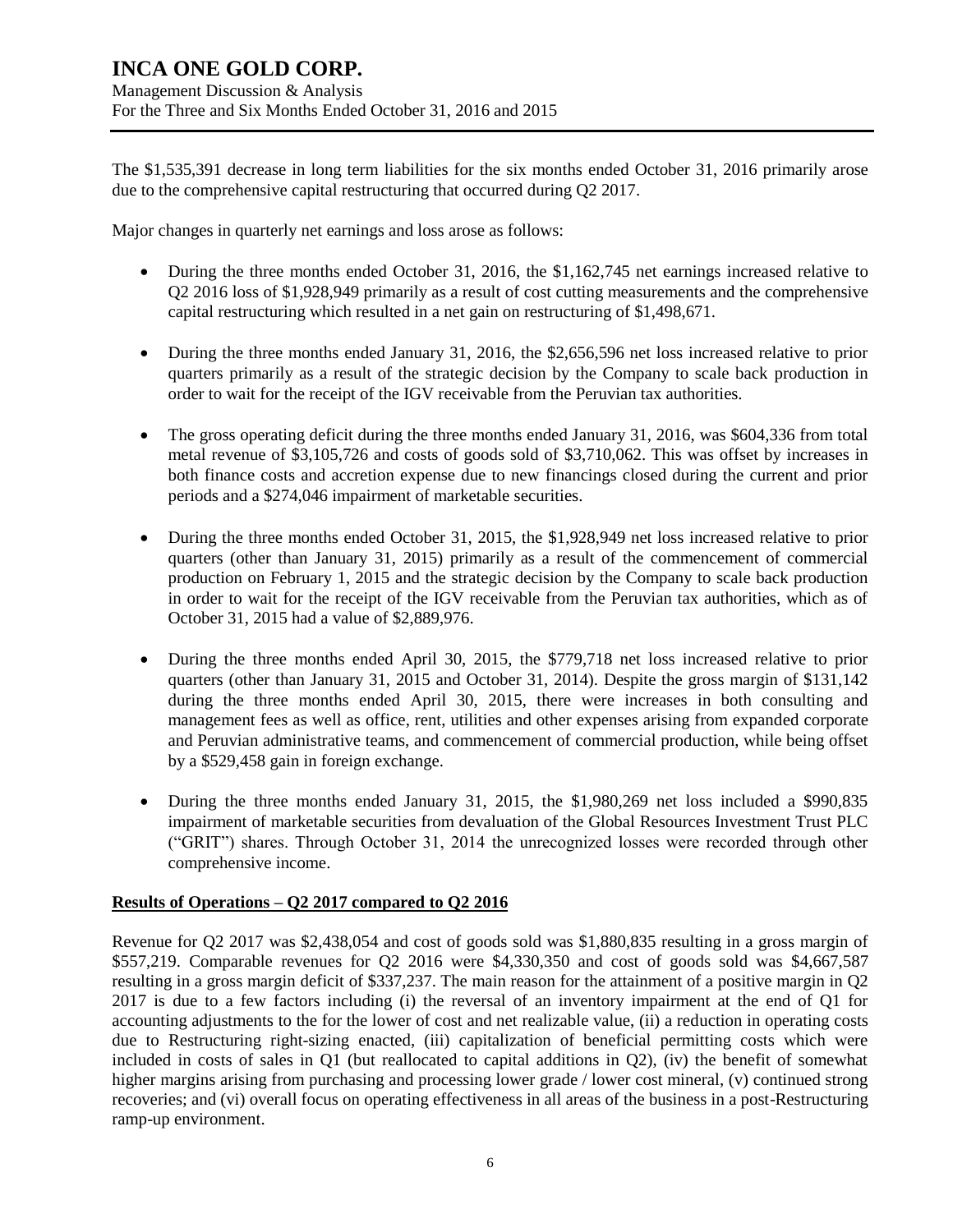Management Discussion & Analysis For the Three and Six Months Ended October 31, 2016 and 2015

During Q2 2017, the Company reported a net income of \$1,162,745 the most significant components of which were, aside from the gross operating margin of \$557,219, a restructuring gain of \$1,498,671, management fees of \$154,594; professional fees of \$174,824 and finance costs of \$299,609.

The Company recorded a net restructuring gain of \$1,498,671 composed of \$3,424,959 in a gain on restructuring of debt offset by restructuring costs of 873,616, amortized marketing restructuring costs of \$130,647, share based payments costs of \$455,555 and total impairments on restructuring of \$466,470. Management fees during Q2 2017 increased by \$61,170 to \$154,594 compared to \$87,424 in Q2 2017.

Finance costs decreased during Q2 2017 by \$587,696 to \$299,609 compared to \$887,305 during Q2 2016 primarily due to lower finance costs and interest paid related to debt financings due to the comprehensive capital restructuring.

### **Results of Operations – YTD Q2 2017 compared to YTD Q2 2016**

Revenue for YTD Q2 2017 was \$4,513,616 and cost of goods sold was \$4,275,004 resulting in a gross margin of \$238,612. Comparable revenues for YTD Q2 2016 were \$10,880,220 and cost of goods sold was \$1,781,958 resulting in a gross margin of \$98,262.

During YTD Q2 2017, the Company reported a net loss of \$119,194 the most significant components of which were, aside from the gross operating margin of \$238,612, a restructuring gain of \$1,498,671, management fees of \$289,323; professional fees of \$311,949 and finance costs of \$711,683.

The Company recorded a net restructuring gain of \$1,498,671 composed of \$3,424,959 in a gain on restructuring of debt offset by restructuring costs of 873,616, amortized marketing restructuring costs of \$130,647, share based payments costs of \$455,555 and total impairments on restructuring of \$466,470.

Finance costs decreased during YTD Q2 2017 by \$89,543 to \$711,683 compared to \$801,226 during YTD Q2 2016 primarily due to lower finance costs and interest paid related to debt financings due to the comprehensive capital restructuring that took place during Q2 2016 and a smaller impairment on the value of marketable securities in YTD Q2 2017 of \$59,761 compared to \$151,580 during YTD Q2 2016.

### **Liquidity and Capital Resources**

As at October 31, 2016 the Company has financed its operations and met its capital requirements primarily through the issuance of capital stock by way of private placements, the exercise of share purchase warrants previously issued and more recently, from the issue of promissory notes, convertible debentures and debenture units with warrants. On August 26, 2016, the Company received approval by the TSX-V for the Debt Settlement, which converted approximately \$13.5 million of the Company's long and short term debt and related unpaid interest. As at October 31, 2016, the Company had cash of \$84,343 representing an increase of \$39,299 compared with cash of \$45,135 at April 30, 2016.

The Company reported working capital surplus of \$2,320,511 at October 31, 2016 as compared to working capital deficiency of \$7,645,085 as at April 30, 2016. The primary reason for the move from deficit to surplus during the six months ended October 31, 2016 was the comprehensive capital restructuring that was completed by the Company in Q2 2017.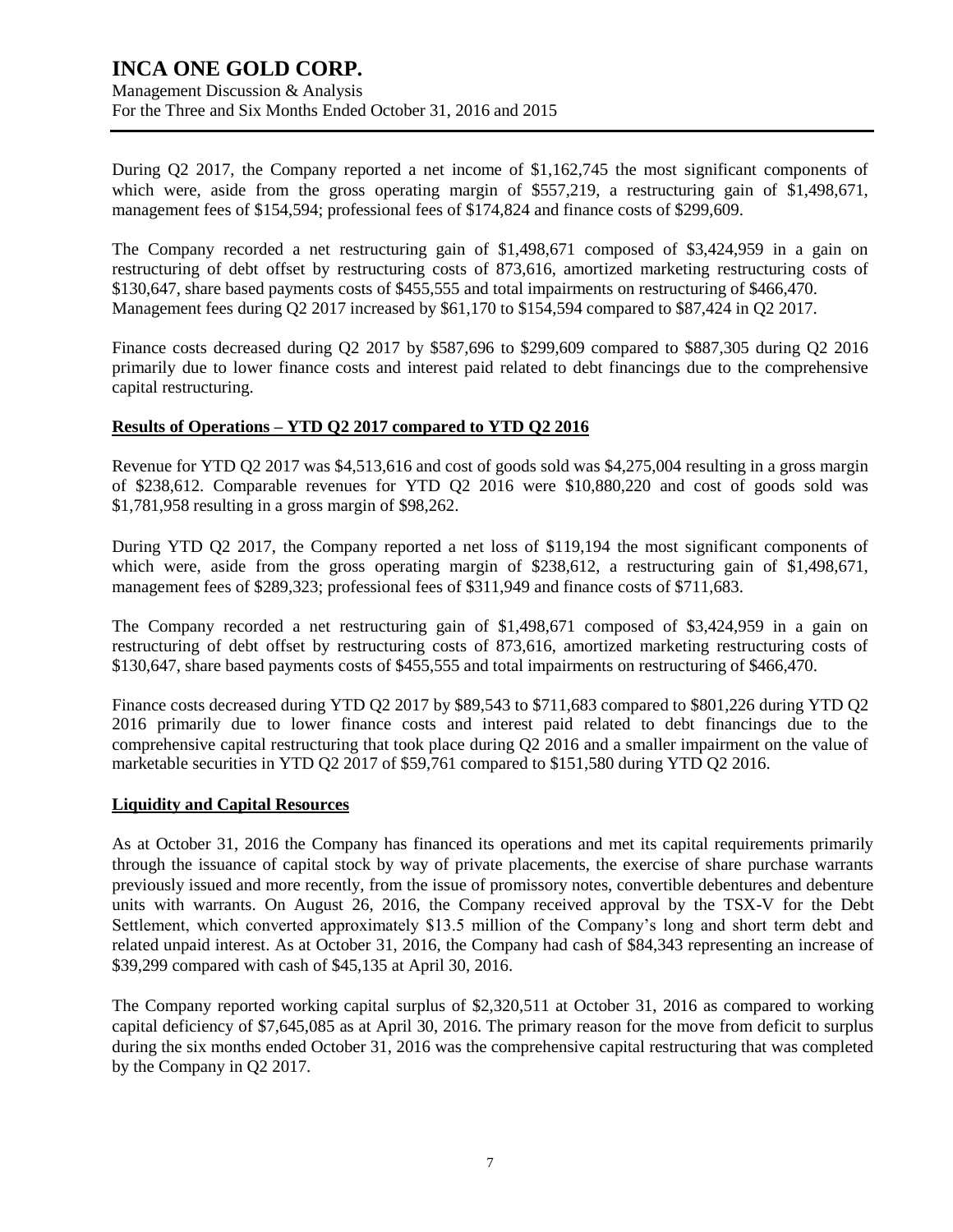Management Discussion & Analysis For the Three and Six Months Ended October 31, 2016 and 2015

The Company continued developing the Chala Plant which was successfully upgraded to approximately 100 TPD capacity during the year ended April 30, 2015. The Chala Plant commenced commercial production on February 1, 2015.

Management intends to finance operating costs over the year with funds received from operations upon the Company ramping up operations, and additional funds from financing which is required for working capital to support the operational ramp up.

### **Financings – Debt**

### Promissory Notes – Post-Restructuring Balances – Non-interest bearing notes

During the quarter ended October 31, 2016, the Company enacted a Restructuring and Debt Settlement (note 4) whereby the majority of outstanding promissory notes payable balances which were outstanding both at April 30, 2016 and prior to the TSX Debt Settlement approval on August 26, 2016 were converted (depending on the specific settlement agreements terms) to a varied combination of equity (shares and warrants), contingent debt, cash repayments, and short term non-interest bearing notes. Upon settlement \$416,725 of new non-interest bearing notes were recognized including \$62,456 from settled CAD denominated convertible notes and related unpaid interest. The non-interest bearing notes are scheduled to be repaid through May 31, 2017. During the quarter ended October 31, 2016, \$108,400 of the new non-interest bearing notes was repaid and \$308,325 remains outstanding as at October 31, 2016.

### Promissory Notes – Post-Restructuring Balances – Accelerated Notes (arising from settlement of the USD Debenture Notes)

As a result of the Restructuring and Debt Settlement the Company also recognized USD\$500,000 in noninterest bearing notes and CAD\$775,020 in a non-interest bearing Warrant Deposit which arose from the conversion of certain USD Debenture Notes (together the "Accelerated Notes"). The Accelerated Notes holders retained the option for repayment or accelerated repayment of the outstanding Accelerated Notes in part (or in full) through achieving certain fundraising criteria including sourcing proceeds for the Company in a market-priced private placement after close of the Debt Settlement. During the three months ended October 31, 2016 the lender achieved the fundraising criteria, and consequently on the close of the October 5, 2016 tranche the lender was repaid their Accelerated Debt amount in full, therefore the remaining Accelerated Notes balance as at October 31, 2016 is \$nil (April 30, 2016 - \$nil).

### Promissory Notes – Pre-Restructuring Balances – Directors and Officers

During the year ended April 30, 2014, two directors and officers of the Company advanced to the Company a total of \$170,000 in cash in exchange for promissory notes. The notes were unsecured and payable on demand with an interest rate of 20% per annum calculated and paid quarterly in arrears. During the year ended April 30, 2014, \$50,000 of the principal was repaid with the remaining \$120,000 repaid during the year ended April 30, 2015.

During December 2014, directors and officers advanced to the Company a total of \$205,000. The advances were unsecured and non-interest bearing. During the year ended April 30, 2015 the \$205,000 was repaid in full.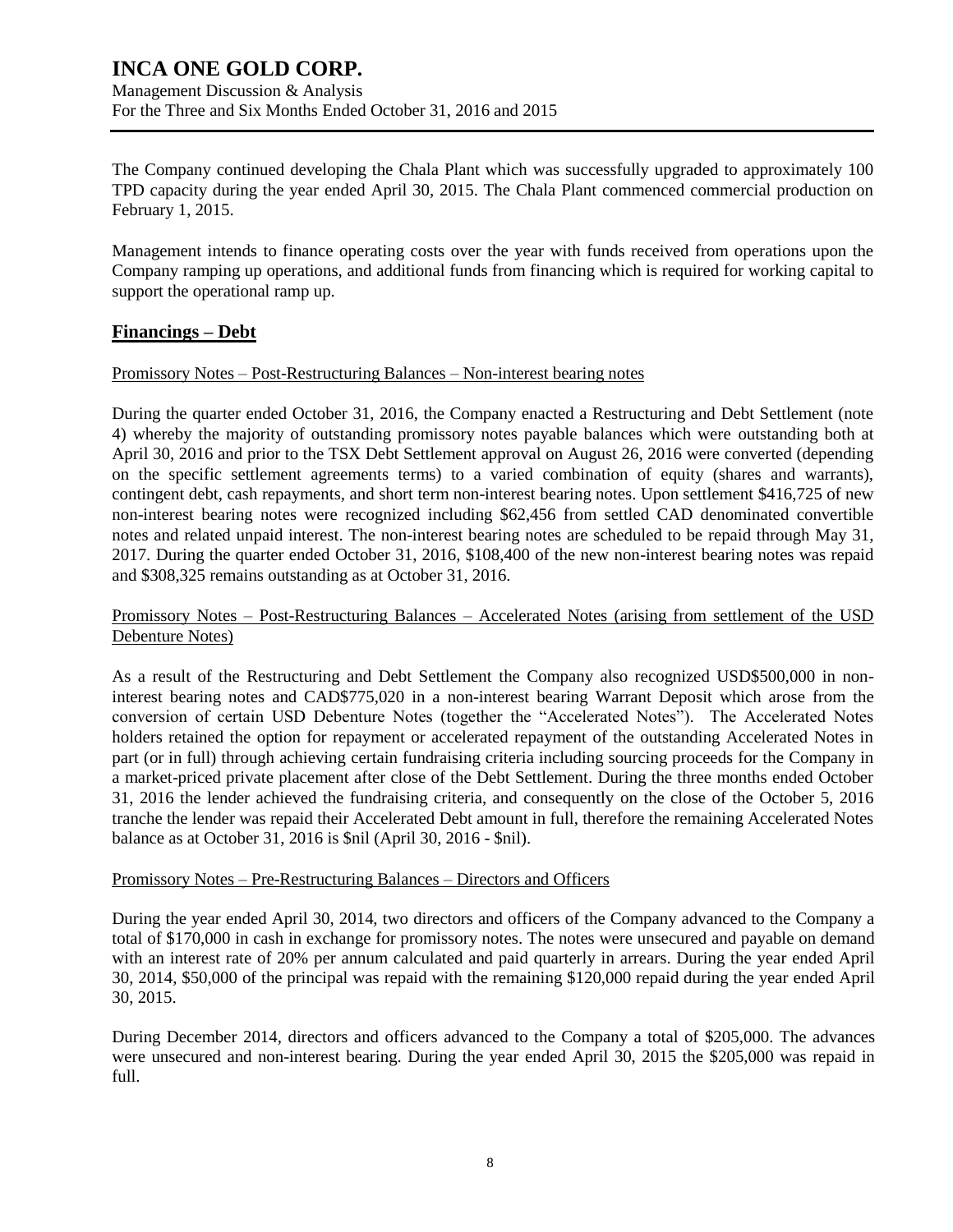During May 2015, a director and officer and an officer of the Company advanced to the Company a total of \$100,000 in cash in exchange for short term promissory notes. The notes are unsecured with an interest rate of 20% per annum payable on maturity in six months. During April 2016, the parties agreed to extend the maturity date while the Company evaluated some balance sheet restructuring. During the year ended April 30, 2016, \$40,000 of the principal was repaid.

During June 2015 a company controlled by an individual who was subsequently appointed a director of the Company on July 8, 2015 advanced to the Company USD\$500,000 in cash in exchange for a short term promissory note of which USD\$100,000 was repaid during August 2015. The note was unsecured with an interest rate of 20% per annum payable on maturity in six months.

Pursuant to the Debt Settlement all director and officer balances owing were settled during the quarter ended October 31, 2016, and as at October 31, 2016, the principal balance was \$nil (April 30, 2016 - \$561,920), and interest expense recorded during the three and six months ended October 31, 2016 was \$5,556 and \$7,064, respectively (2015 - \$3,209 and \$7,657, respectively), of which \$nil (April 30, 2016 - \$36,487) is in accounts payable and accrued liabilities as of October 31, 2016.

### Promissory Notes – Pre-Restructuring Balances – Third party advances

On January 14, 2015, the Company received USD\$200,000 in cash in exchange for a promissory note with a third party. The note is unsecured, originally had a six month term, and carried an interest rate of 20% per annum calculated and payable on the maturity date. In July 2015 and in October 2015, the Parties agreed to cumulatively extend the maturity date for an additional six months while the Company evaluated some balance sheet restructuring.

Pursuant to the Debt Settlement all balances owing were settled during the quarter ended October 31, 2016, and as at October 31, 2016, the principal balance was \$nil (April 30, 2016 - \$250,960) and interest expense recorded during the three and six months ended October 31, 2016 was \$8,867 and \$17,543, respectively (2015 - \$14,894 and \$30,392, respectively), of which \$nil (April 2016 - \$39,696) is in accounts payable and accrued liabilities as of October 31, 2016.

### Promissory Notes – Pre-Restructuring Balances – Redeemable notes

On October 22, 2013 and November 6, 2013, the Company closed a non-brokered private placement of secured, redeemable promissory notes for gross proceeds of \$420,000. Of this amount an aggregate of \$150,000 was issued to an officer and a company controlled by a director. The promissory notes had a maturity date 24 months after issuance and bore interest at 20% per annum.

At the option of one of the subscribers, accrued interest of \$5,632 (April 30, 2016 - \$50,222) has been added to the principal of the promissory notes instead of being paid in cash. Subscribers are entitled to redeem their investment principal plus accrued interest on or after six months by providing 30 days written notice in advance of three month promissory note rollover periods. The notes are secured by a security interest in all of the Company's present and after acquired property pursuant to an underlying Security Agreement but are subordinate to any security held by holders of the Convertible Debentures.

During the year ended April 30, 2015, \$100,000 of the promissory notes were redeemed by an officer of the Company and \$50,000 of the promissory notes were redeemed by a company controlled by a director of the Company. On May 31, 2015, \$120,000 of the notes was repaid. On December 31 2015, \$125,000 was paid as partial payment of principal and interest for the remaining promissory note outstanding.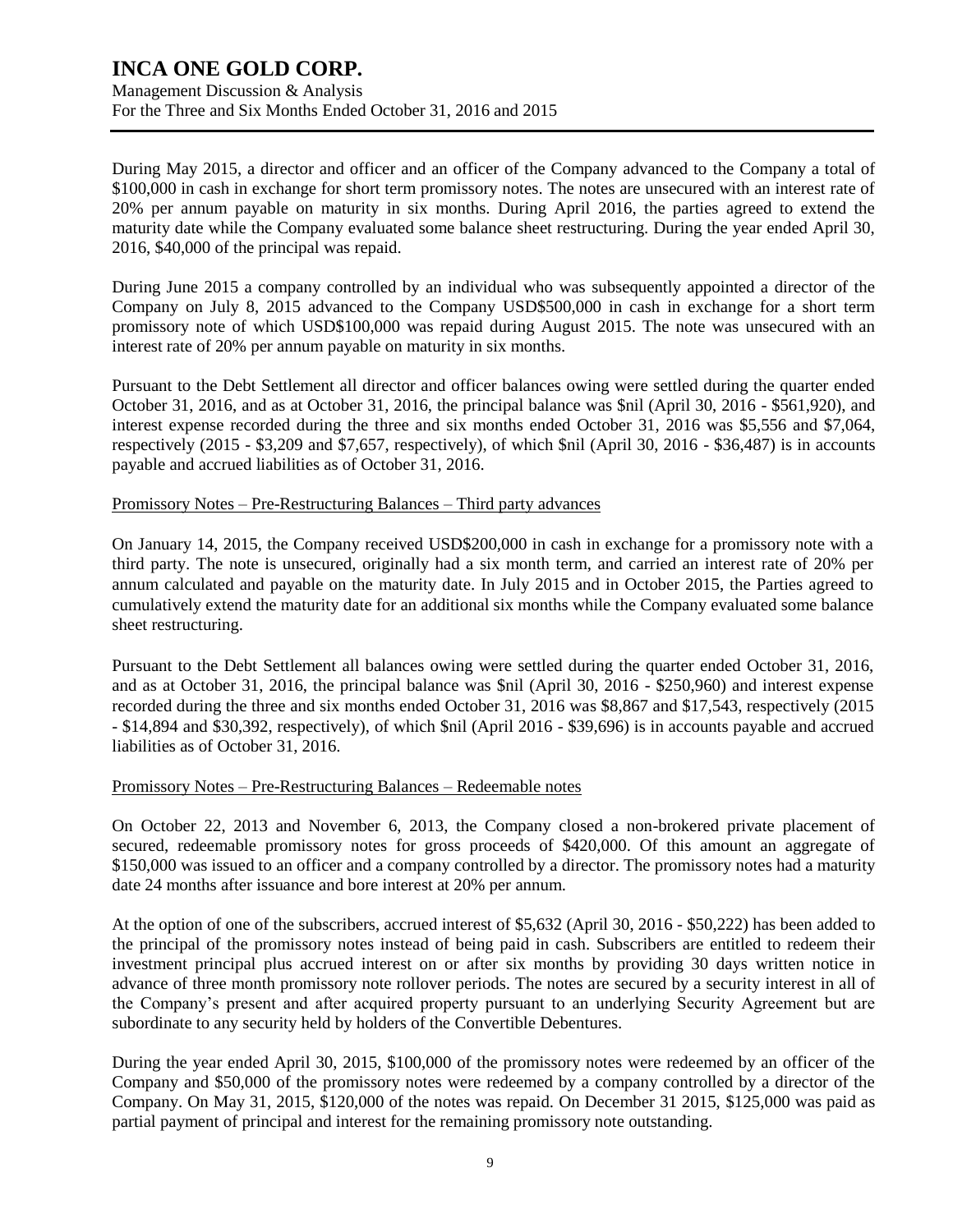Management Discussion & Analysis For the Three and Six Months Ended October 31, 2016 and 2015

A cash finder fee of \$2,500 and legal and regulatory costs of \$2,540 incurred in connection with the financing were charged against the promissory notes amount payable.

Pursuant to the Debt Settlement a final agreement on the remaining redeemable note balance was not settled and the disputed settlement balance was transferred to accounts payable until the issue is resolved.

As at October 31, 2016 the principal balance of the redeemable notes was \$nil (April 30, 2016 - \$104,500).

### Promissory Notes – Pre-Restructuring Balances – TON Mineral Loan

On October 6, 2015, the Company entered into a binding letter of intent with TON (the "Binding LOI") to acquire all of the issued and outstanding shares of TON under a plan of arrangement, subject to due diligence and other conditions. As part of the Binding LOI, the Company entered into a loan with TON for US\$550,000 less US\$55,000 of prepaid interest for net proceeds of US\$495,000 (the "Mineral Loan").

The Mineral Loan bears an annual interest rate of 20% and is due April 6, 2016 or earlier subject to certain maturity conditions including 30 days after the termination of the Binding LOI, which was terminated on November 30, 2015.

Pursuant to the Debt Settlement all balances owing were settled during the quarter ended October 31, 2016, and as at October 31, 2016, the principal balance of the Mineral Loan was \$nil (April 30, 2016 - \$690,140) and interest expense recorded during the three and six months ended October 31, 2016 was \$24,384 and \$48,245, respectively (2015 - \$11,976 and \$11,976, respectively), of which \$nil (April 30, 2016 - \$9,172) is in accounts payable and accrued liabilities as of October 31, 2016.

### Promissory Notes – Pre-Restructuring Balances – TON Purchase Note

As part of the Binding LOI, on October 21, 2015, the Company also entered into a mineral purchase agreement with TON (the "Mineral Purchase Note") whereby TON would advance the Company up to US\$1,750,000 for the purpose of the acquisition of mineral at the Company's Chala One toll milling plant. The Mineral Purchase Note payed a profit sharing fee to TON at a fixed rate of 12% per annum on advances approximately four weeks after the advance. The Mineral Purchase Note was subject to various maturity clauses including two months after the termination of the Binding LOI, which was terminated on November 30, 2015.

Pursuant to the Debt Settlement all balances owing were settled during the quarter ended October 31, 2016, and as at October 31, 2016 \$nil (April 30, 2016 - \$1,167,323) had been advanced/outstanding and interest expense recorded during the three and six months ended October 31, 2016 was \$24,747 and \$48,962, respectively (2015 - \$1,225 and \$1,225, respectively) of which \$nil (April 30, 2016 - \$67,255) is in accounts payable and accrued liabilities as of October 31, 3016.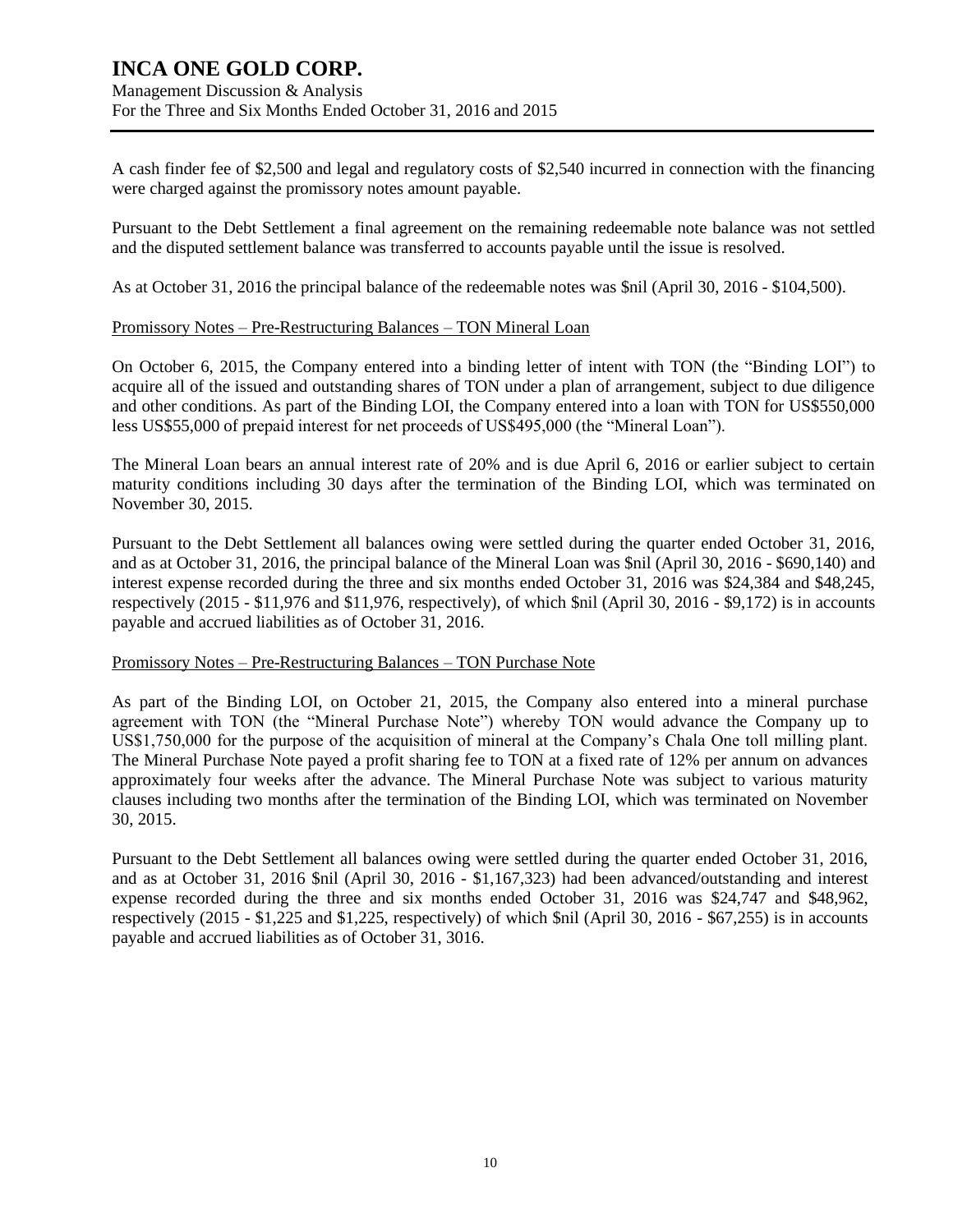#### CAD denominated Convertible Debentures – Post-Restructuring Balances

As a result of the Restructuring and Debt Settlement the \$463,750 outstanding CAD denominated convertible debentures principal balance plus accrued and unpaid interest was converted (depending on the specific settlement agreements terms) to a combination of equity (shares and warrants), and short term non-interest bearing notes. As at October 31, 2016 the outstanding principal and interest payable balances are \$nil.

#### CAD denominated Convertible Debentures – Pre-Restructuring Balances

On October 30, 2013, the Company completed a secured convertible debenture offering for gross proceeds of \$275,000. Of this amount \$75,000 was issued to two directors and officers or to individuals to whom they were related. The debentures had a maturity date of October 30, 2018 and were redeemable at the Company's option after October 30, 2016. At the date of issue \$198,664 was attributed to the liability component of the convertible debenture and \$76,336 to the equity component based on an effective interest rate of 20%.

The debenture was secured by a security interest in all of the Company's present and after acquired property pursuant to an underlying Security Agreement and hold preference to any security held by holders of the promissory notes.

Until October 30, 2014 each debenture holder had the option to convert up to 20% of the debenture principal and all of the interest payable into common shares by providing 30 days written notice in advance of three month debenture rollover periods. The conversion of debenture principal was based on a share price of \$0.70 and the conversion of any interest payable was based on the greater of \$0.70 per share or the closing share price on the date the Company received notice from the holder. On October 30, 2014, \$55,000 of the convertible debentures were converted to 78,571 common shares of the Company. Interest on the debenture was payable at the rate of 10% per annum calculated and paid quarterly in arrears. Professional fees of \$11,705 were incurred in connection with the debenture offering and were recorded against the liability and equity components on a pro-rata basis.

During the three and six months ended October 31, 2016, the Company recorded accretion expense and amortization of issuance costs of \$1,156 and \$4,559, respectively (2015 - \$3,221 and \$6,383, respectively), and interest expense of \$1,863 and \$7,393, respectively (2015 - \$5,545 and \$11,090, respectively) of which \$nil (April 30, 2016 - \$5,410) is in accounts payable and accrued liabilities as of October 31, 2016.

On May 23, 2014, the Company closed a second debenture financing for gross proceeds of \$325,000. The Company had received all of the proceeds in advance of the closing and accordingly they were reflected as current liabilities on the Consolidated Statements of Financial Position as at April 30, 2014. The debentures bore interest at a rate of 10% per annum, calculated and paid quarterly in arrears, 25% of which could be convertible into shares during the first year of the debenture term. Also during the first year of the debenture term a maximum of 25% of the principal may, at the option of the holder, be converted into common shares of the Company at a price of \$0.875 per common share. The debentures had a maturity date of May 22, 2019 and were redeemable by the Company at any time after May 22, 2017. The debentures were secured by a security interest in all of the Company's present and after acquired property pursuant to a security agreement. At the date of issue \$234,785 was attributed to the liability component of the convertible debenture and \$90,215 to the equity component based on an effective interest rate of 20%. On December 1, 2014, \$81,250 of the convertible debentures were converted to 92,857 common shares of the Company. Professional fees of \$18,297 were incurred in connection with the debenture offering and were recorded against the liability and equity component on a pro-rata basis.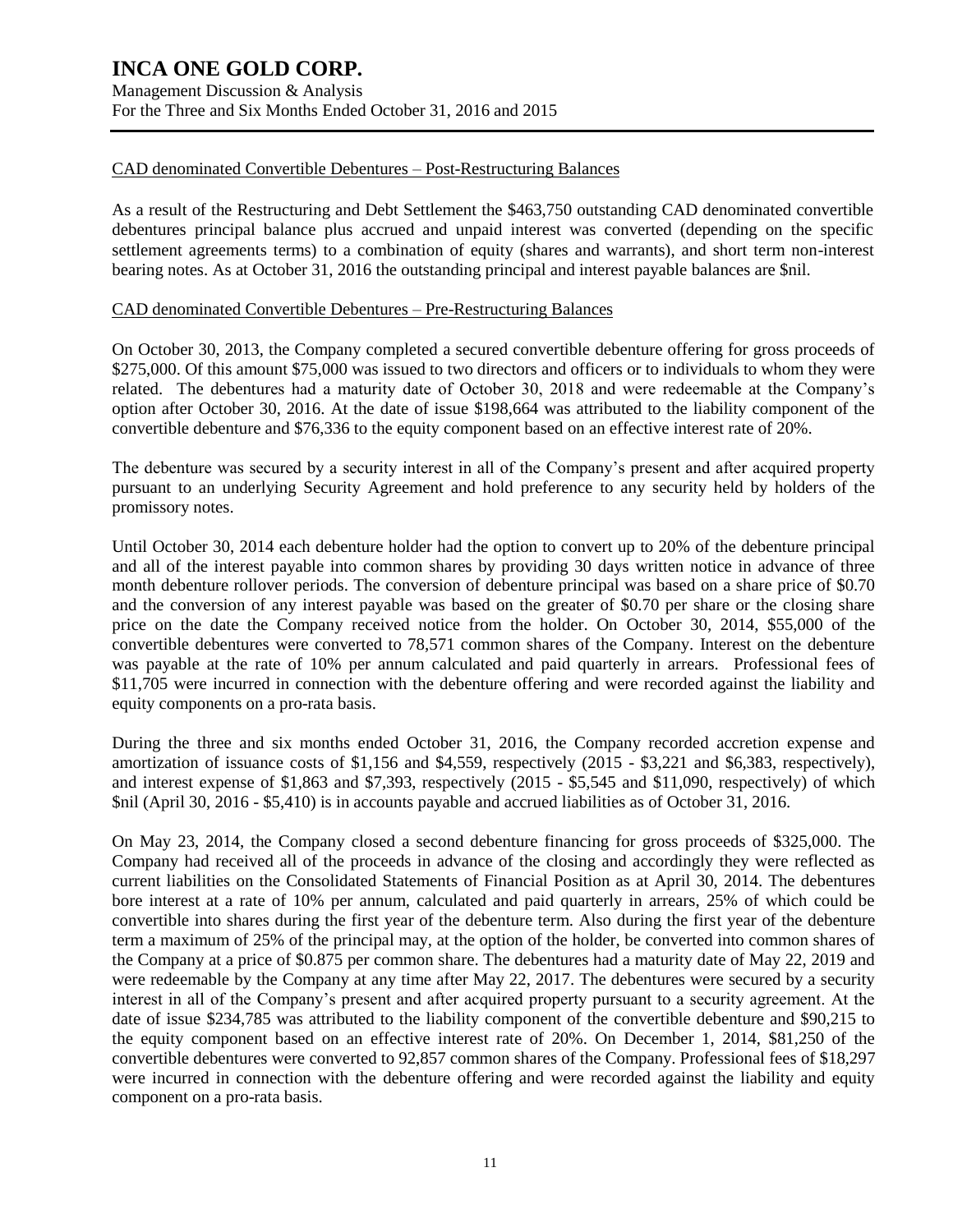During the three and six months ended October 31, 2016, with respect to this second debenture offering, the Company recorded accretion expense and amortization of issuance costs of \$1,202 and \$4,742, respectively  $(2015 - $3,352$  and \$6,642, respectively), and interest expense of \$2,070 and \$8,197, respectively  $(2015 -$ \$3,352 and \$6,642, respectively) of which \$nil (April 30, 2016 - \$4,063 is in accounts payable and accrued liabilities as at October 31, 2016.

### USD denominated Convertible Debentures – Post-Restructuring Balances

As a result of the Restructuring and Debt Settlement the remaining USD\$1,000,000 principal balance and unpaid and accrued interest was converted to a combination of equity (shares and warrants) at the same terms as the August 30, 2016 private placement other than approximately USD\$12,700 of interest which was settled in cash. As at October 31, 2016 the outstanding principal and interest payable balances are \$nil.

#### USD denominated Convertible Debentures – Pre-Restructuring Balances

On March 20, 2015, the Company announced the terms of a convertible loan with a group of lenders for gross proceeds of USD\$1,500,000 (the "USD Convertible Loan"). The USD Convertible Loan bore interest at a rate of 15% per annum and was available to be drawn down in three tranches of USD\$600,000, USD\$500,000, and USD\$400,000, respectively, with the third tranche at the option of the Company. Each tranche of the USD Convertible Loan had a twelve month term and was subject to a twelve month renewal option, subject to certain conditions. The USD Convertible Loan was secured by a pledge of the inventory and related assets of the Company's subsidiary, Chala One.

The Company paid an arrangement fee of 5% of the proceeds of the USD Convertible Loan to a third party for its role in arranging the USD Convertible Loan. In certain circumstances, up to 40% of the outstanding indebtedness under the USD Convertible Loan was convertible into common shares the Company at the option of the Lenders at a conversion price of CAD\$1.75. The conversion amount would have been based on a fixed foreign exchange rate which could have resulted in maximum of 426,828 common shares issuable upon conversion.

On April 27, 2015, the Company closed the first tranche for gross proceeds of USD\$600,000. At the date of issue \$704,902 was attributed to the liability component of the convertible debenture and \$23,858 to the equity component based on an effective interest rate of 20%.

Professional and arrangement fees of \$104,654 were incurred in connection with the USD Convertible Loan offering and were recorded against the liability and equity component on a pro-rata basis.

During the three and six months ended October 31, 2016, the Company recorded accretion expense and amortization of issuance costs of \$nil and \$nil, respectively (2015 - \$28,383 and \$55,560, respectively), and interest expense of \$6,666 and \$32,609, respectively (2015 - \$29,661 and \$59,277, respectively) of which \$nil (April 30, 2016 - \$22,401) is in accounts payable and accrued liabilities as of October 31, 2016.

On May 19, 2015, the Company closed the second tranche for gross proceeds of USD\$500,000. At the date of issue \$591,631 was attributed to the liability component of the convertible debenture and \$19,969 to the equity component based on an effective interest rate of 20%.

Professional and arrangement fees of \$37,267 were incurred in connection with the second tranche of the USD Convertible Loan offering and were recorded against the liability and equity component on a pro-rata basis.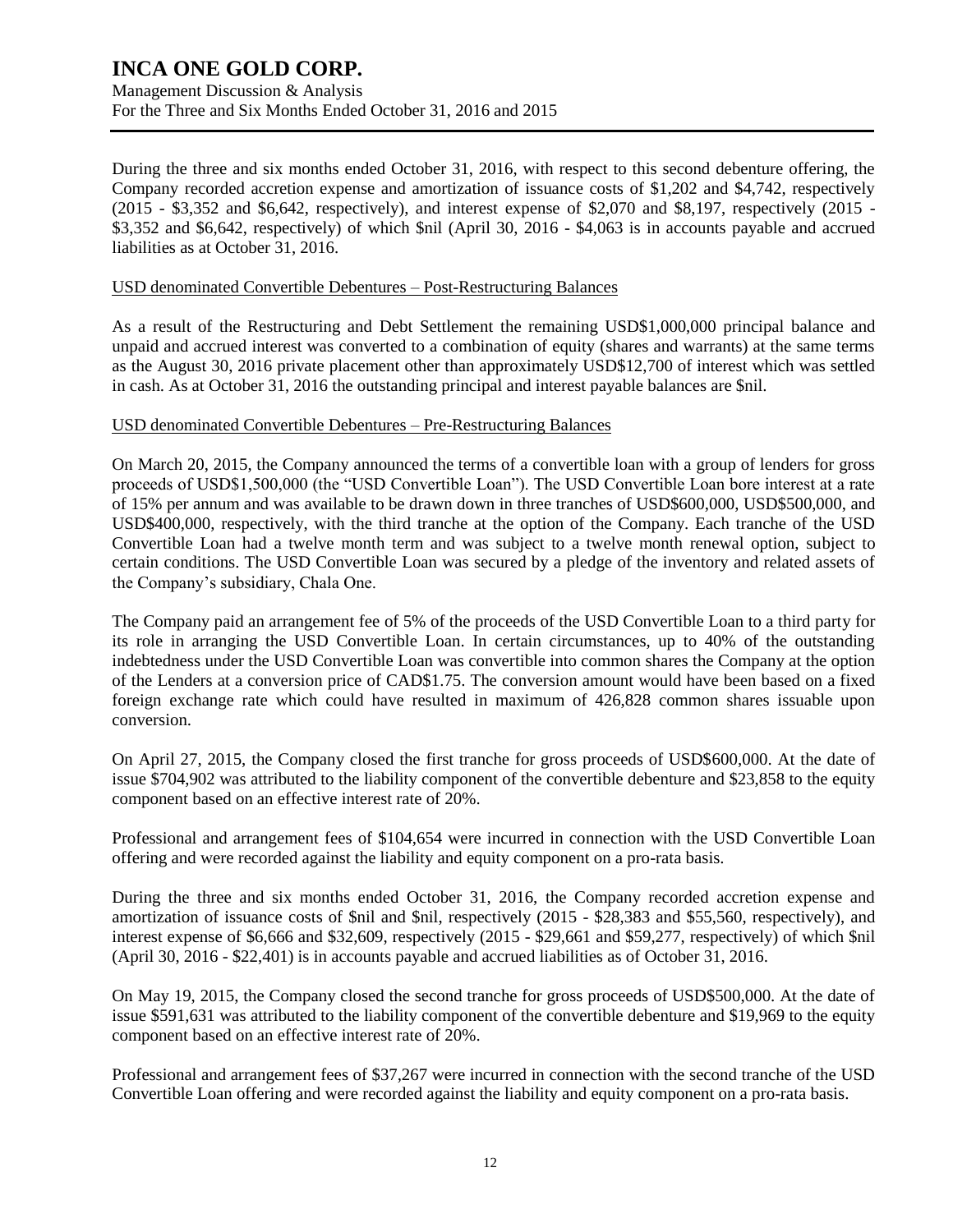Management Discussion & Analysis For the Three and Six Months Ended October 31, 2016 and 2015

During the three and six months ended October 31, 2016, the Company recorded accretion expense and amortization of issuance costs of \$nil and \$nil, respectively (2015 - \$4,291 and \$5,718, respectively), and interest expense of \$1,111 and 22,731, respectively (2015 - \$20,859 and \$38,993, respectively) of which \$nil (April 30, 2016 - \$18,668) is in accounts payable and accrued liabilities as of October 31, 2016.

On June 1, 2015, the Company closed the third tranche for gross proceeds of USD\$400,000. At the date of issue \$481,237 was attributed to the liability component of the convertible debenture and \$16,243 to the equity component based on an effective interest rate of 20%.

Professional and arrangement fees of \$40,968 were incurred in connection with the third tranche of the USD Convertible Loan offering and were recorded against the liability and equity component on a pro-rata basis.

During the three and six months ended October 31, 2016, the Company recorded accretion expense and amortization of issuance costs of \$nil and \$nil, respectively (2015 - \$3,491 and \$4,652, respectively), and interest expense of \$4,444 and \$21,739 (2015 - \$26,292 and \$39,193, respectively), of which \$nil (April 30, 2016 - \$14,934) is in accounts payable and accrued liabilities as of October 31, 2016.

On July 20 2016, USD\$500,000 of the USD Convertible Loan was repaid.

#### Bond Payable – Post-Restructuring Balances

As a result of the Restructuring and Debt Settlement the full \$5,500,000 principal balance plus unpaid and accrued interest was converted partially to equity (shares and warrants and partially through the issuance of a new Secured Debenture. As at October 31, 2016 the remaining outstanding principal and interest payable balances are \$nil.

#### Bond Payable – Pre-Restructuring Balances

On May 20, 2014, the Company announced a bond financing for gross proceeds of \$5,500,000. The bond financing was closed over three tranches, and each tranche bore interest at 10% per annum calculated and payable quarterly in arrears commencing no later than 6 months after the closing date, and each tranche had a maturity date three years from the respective close date.

The bond was secured by a security interest in all of the Chala One present and after acquired property pursuant to an underlying Security Agreement. In addition, Inca One Gold Corp. was a guarantor of the debt. During the year ended April 30, 2015, the Company amended the security terms, whereby the bond financing lenders released their priority security over the Chala One's inventory assets for a temporary 1% increase in the annual interest rate from 10% to 11%. The 1% interest rate increase was in effect until the USD Convertible Loan has been repaid/settled in full.

Pursuant to the terms of the bond financing agreement the Company had granted to the lender the right of first refusal for future debt and equity financings of up to \$1,500,000 subject to certain restrictions as outlined in those agreements.

In connection with the bond financing the Company and the purchaser entered into a financing fee agreement whereby the Company has a commitment, which continues post-Restructuring, to pay a financing fee equal to 3.5% of the net revenues from the Chala plant as defined by the agreement.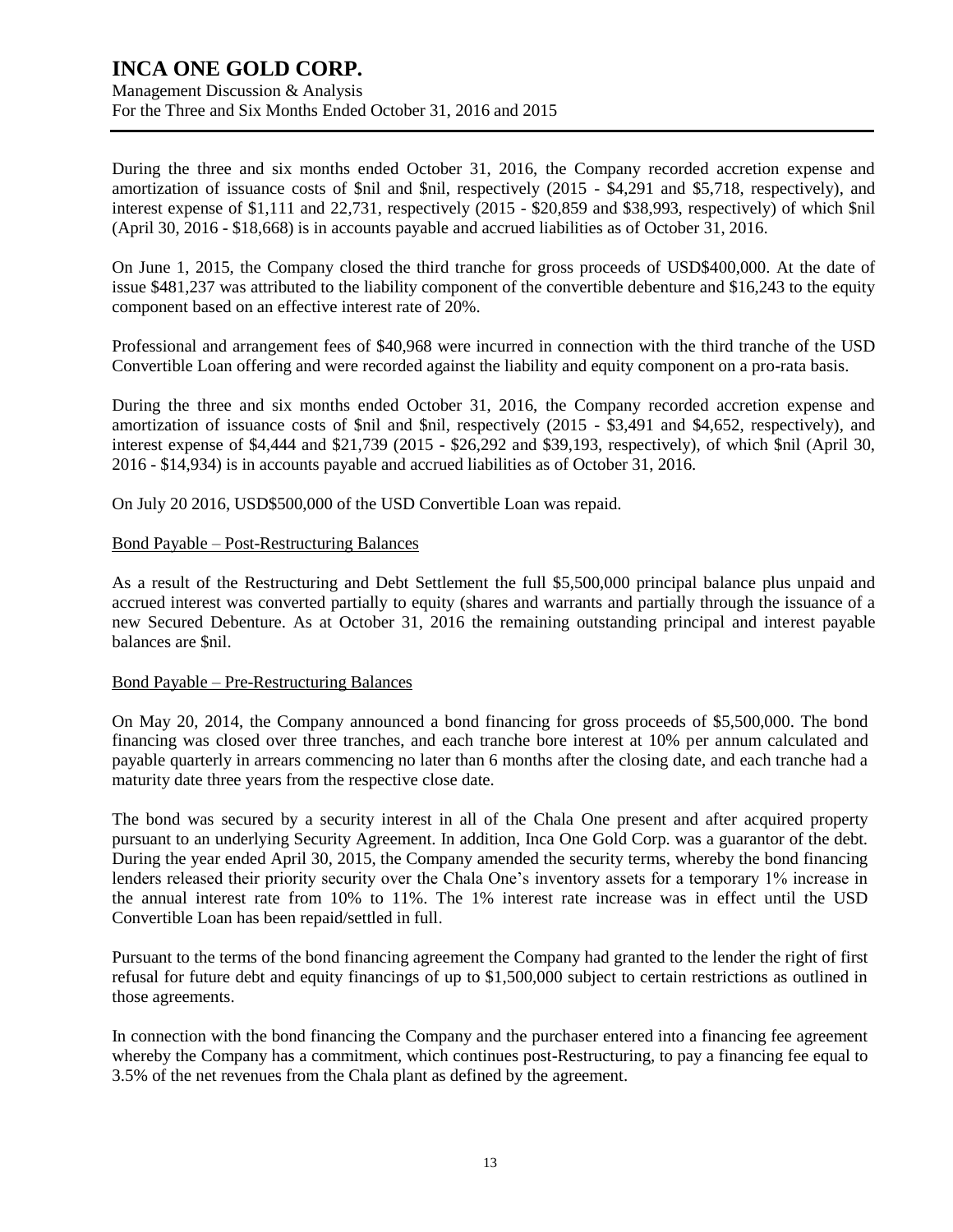### **INCA ONE GOLD CORP.** Management Discussion & Analysis For the Three and Six Months Ended October 31, 2016 and 2015

All or a portion of the financing fee can be repurchased by the Company on either December 31, 2024 or December 31, 2029 in exchange for the cash payment of USD\$1,500,000 or a corresponding pro-rata portion thereof and otherwise the fee will continue to be payable until December 31, 2034.

In connection with the financing, during the three and six months ended October 31, 2016, the Company recorded accretion expense and amortization of issuance costs of \$23,096 and \$91,478, respectively (2015 - \$67,728 and \$130,594, respectively).

### *First tranche*

On June 3, 2014, the Company closed the first tranche of the bond financing for gross proceeds of \$2,700,000. The first tranche bond bore interest at 10% per annum, calculated and payable quarterly in arrears commencing no later than November 12, 2014. The bond principal of \$2,700,000 was repayable in increments of \$170,454 on each of June 3, 2016, September 3, 2016, December 3, 2016 and March 3, 2017, with the remainder due June 3, 2017.

In addition a finder's fee of \$216,000, and professional fees of \$12,476 were paid in cash and 1,440,000 finder's warrants were issued in connection with the first tranche bond. The warrants are exercisable at \$1.05 for 3 years, and \$153,304 arising from the issue of these compensation warrants was charged against the bond amount payable and credited to warrant reserve.

During the three and six months ended October 31, 2016, with respect to the first tranche of the bond financing the Company recorded interest expense of \$25,153 and \$99,811, respectively (2015 - \$74,860 and 149,721, respectively) of which \$nil (April 30, 2016 - \$91,396) is in accounts payable and accrued liabilities as of October 31, 2016.

#### *Second tranche*

On August 29, 2014, the Company closed the second tranche of the bond financing for gross proceeds of \$1,400,000. The second tranche bond bore interest at 10% per annum, calculated and payable quarterly in arrears commencing no later than February 19, 2015. The bond principal of \$1,400,000 was repayable in increments of \$102,273 on each of August 29, 2016, November 29, 2016, February 28, 2017 and May 29, 2017, with the remainder due August 29, 2017.

In addition professional fees of \$3,779, finder's fees of \$112,000 were paid in cash and 746,667 finder's warrants were issued in connection with the second tranche bond. The warrants are exercisable at \$1.05 for 3 years, and \$60,586 arising from the issue of these compensation warrants was charged against the bond amount payable and credited to warrant reserve.

During the three and six months ended October 31, 2016, with respect to the second tranche of the bond financing the Company recorded interest expense of \$11,858 and \$50,568, respectively (2015 - \$38,816 and \$77,633, respectively) of which \$nil (April 30, 2016 - \$47,391) is in accounts payable and accrued liabilities as of October 31, 2016.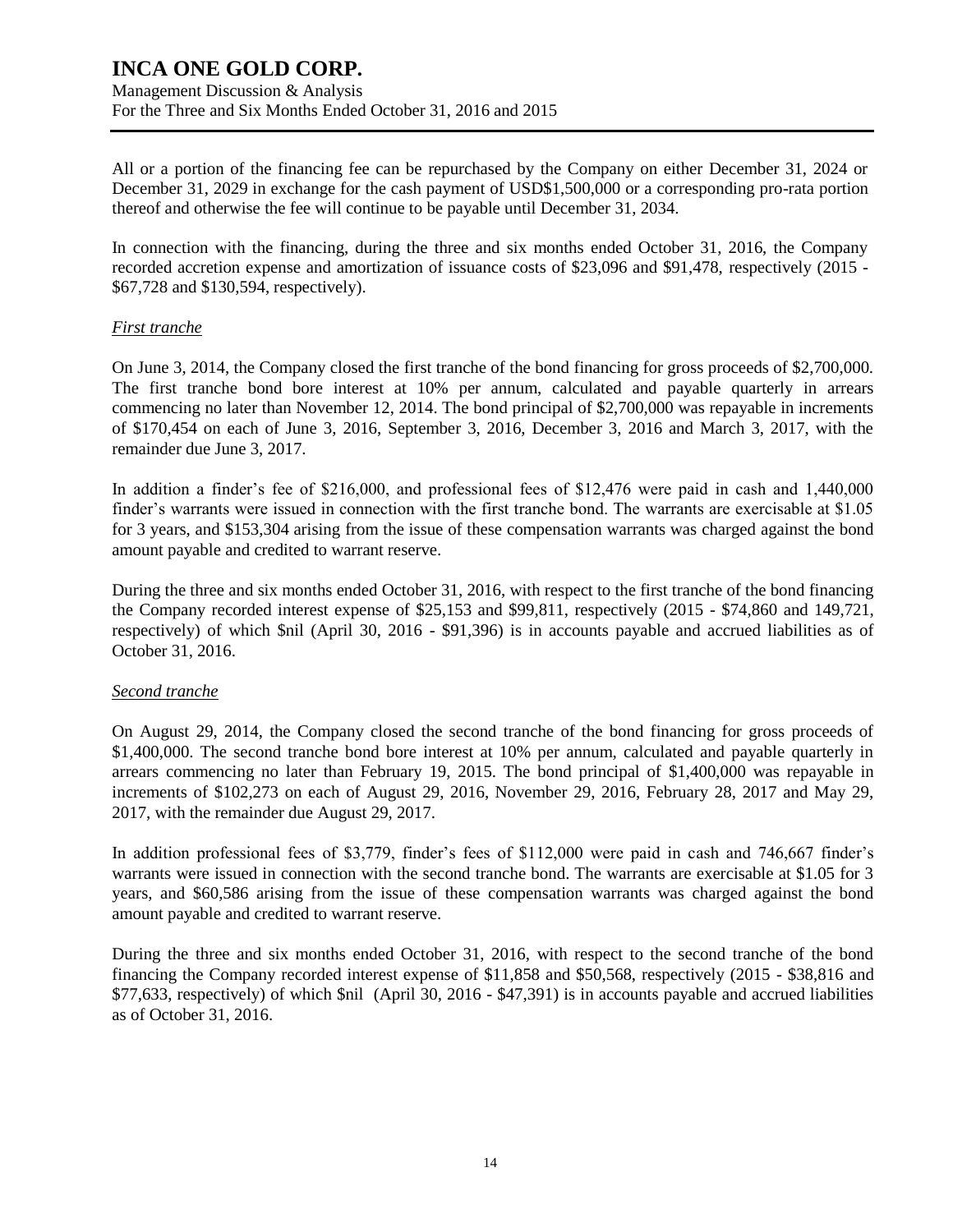### *Third tranche*

On November 20, 2014, the Company received the third and final tranche for gross proceeds of \$1,400,000. The third tranche bore interest at 10% per annum, calculated and payable quarterly in arrears commencing no later than April 25, 2015. The bond principal of \$1,400,000 was repayable in increments of \$102,273 on each of November 20, 2016, February 20, 2017, May 20, 2017 and August 20, 2017, with the remainder due November 20, 2017.

In addition professional fees of \$1,439, finder's fees of \$112,000 were paid in cash and 746,667 finder's warrants were issued in connection with the third tranche bond. The warrants are exercisable at \$1.05 for 3 years, and \$71,398 arising from the issue of these compensation warrants was charged against the bond amount payable and credited to warrant reserve.

During the three and six months ended October 31, 2016, with respect to this third tranche of the bond financing the Company recorded interest expense of \$13,079 and \$51,886, respectively (2015 - \$39,238 and \$77,633, respectively) of which \$nil (April 30, 2016 - \$47,391) is in accounts payable and accrued liabilities as of October 31, 2016.

### USD First Debenture Units – Post-Restructuring Balances

As a result of the Restructuring and Debt Settlement the full USD\$2,100,000 debenture principal balance plus unpaid and accrued interest was converted (depending on the specific settlement agreements terms) to a combination of equity (shares and warrants, Warrant Deposits (see below)), and short term non-interest bearing notes. As at October 31, 2016 the outstanding USD debenture principal and interest payable balances are \$nil.

### USD First Debenture Units – Post-Restructuring Balances – Warrant Deposit

As part of the settlement, the Company issued a \$775,020 non-interest bearing warrant deposit note (the "Warrant Deposit") which could only be used to exercise certain higher rate warrants issued with the warrant deposit. As a provision to the Warrant Deposit, the holder retained the option to attain repayment of the Warrant Deposit in part (or in full) through achieving certain fundraising criteria including sourcing proceeds for the Company in a market-priced private placement after close of the Debt Settlement. During the three months ended October 31, 2016 the lender achieved the fundraising criteria, and consequently on the close of the October 5, 2016 tranche the holder was repaid their Warrant Deposit amount in full, therefore the remaining Warrant Deposit balance as at October 31, 2016 is \$nil.

### USD First Debenture Units – Pre-Restructuring Balances

On March 18, 2015, the Company closed a non-brokered private placement of debenture units with warrants (the "Debenture Unit Financing") for gross proceeds of USD\$1,600,000 including a USD\$100,000 oversubscription. Pursuant to the closing of the Debenture Unit Financing, the Company issued 64 units (the "Units"), with each Unit comprising one non-convertible debenture in the principal amount of USD\$25,000, and 3,571 non-transferable warrants. Each warrant is exercisable into one common share of the Company at a price of \$1.75 until March 18, 2016. The holders of the debenture were entitled to receive interest at the rate of 14% per annum, calculated and paid quarterly in arrears. The debenture matured on March 18, 2016. A finder's fee of 8% of the gross proceeds of the Debenture Unit Financing was payable in cash by the Company to the finders, as applicable.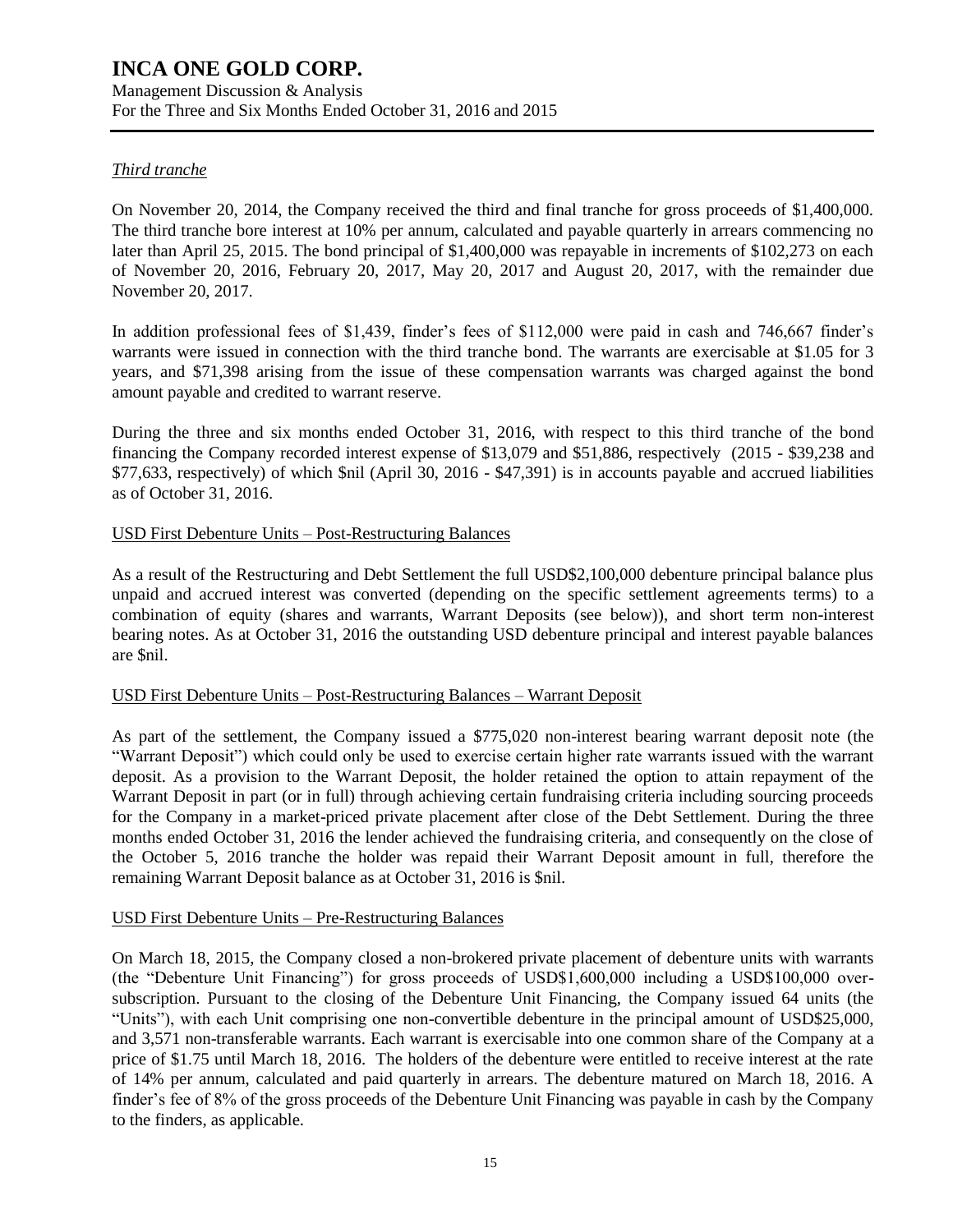### **INCA ONE GOLD CORP.** Management Discussion & Analysis For the Three and Six Months Ended October 31, 2016 and 2015

The Company also issued to the finders that number of finder's warrants equal to 8% of the proceeds of the Debenture Unit Financing, divided by the exercise price of \$1.75, as applicable. Each finder warrant is exercisable into one common share of the Company at a price of \$1.75 until March 18, 2016.

In addition professional and finder's fees of \$182,029 were paid in cash, 91,943 finder's warrants were issued, and 228,571 subscriber warrants were issued. The warrants are exercisable at \$1.75 per share for 18 months and 12 months respectively.

At the date of issue \$1,932,517 was attributed to the debenture and \$84,081 to the warrants based on an effective interest rate of 20%. The fair value of the finder's warrants was \$45,353.

During the three and six months ended October 31, 2016, the Company recorded accretion expense and amortization of issuance costs of \$nil and \$nil, respectively (2015 - \$70,275 and \$140,398, respectively), and interest expense of \$24,885 and \$98,245 (2015 - \$73,942 and \$135,970, respectively) of which \$ nil (April 30, 2016 - \$102,935) is in accounts payable and accrued liabilities as of October 31, 2016.

#### USD Second Debenture Units – Pre-Restructuring Balances

On July 10, 2015, the Company closed a non-brokered debenture financing (the "Second Debenture Unit Financing") for gross proceeds of USD\$500,000. The Second Debenture Unit Financing consisted of 20 units (the "Second Units") with each Second Unit comprising one non-convertible debenture in the principal amount of USD\$25,000, and 3,571 non-transferable warrants. Each warrant is exercisable into one common share of the Company at a price of CAD\$1.75 until July 9, 2016.

The holders of the debentures were entitled to receive interest at the rate of 14% per annum, calculated and paid quarterly in arrears. The term of the debentures was 12 months with a 12 month extension at the option of the Company and the debentures were secured by a security interest in certain of the Company's present and after acquired property to be registered in British Columbia.

In addition professional and finder's fees of \$35,818 were paid in cash and 71,429 subscriber warrants were issued with an exercise price of \$1.75 per share, expiring on July 9, 2016. At the date of issue \$599,432 was attributed to the debenture and \$26,008 to the warrants based on an effective interest rate of 20%.

During the three and six months ended October 31, 2016, the Company recorded accretion expense and amortization of issuance costs of \$nil and \$5,362, respectively (2015 - \$6,537 and \$7,672, respectively) and interest expense of \$7,776 and 30,702, respectively (2015 - \$35,295 and \$48,196, respectively), of which \$nil (April 30, 2016 - \$26,159) is in accounts payable and accrued liabilities as of October 31, 2016.

#### Secured Debentures – Post-Restructuring Balances

As a result of the Restructuring and Debt Settlement, on September 1, 2016 the Company issued a \$2,362,500 debenture which has a 24 month term to maturity, bears interest at a rate of 11% per annum, and has priority security over the assets of the Company (the "CAD Secured Debenture"). Principal is due on maturity, and the Company is required to make six equal quarterly interest payments beginning nine (9) months after the date of issuance. It is noted that the CAD Secured Debenture holder reserves the right to request that the Company use the proceeds from the exercise of approximately 2.1 million warrants (with an exercise price of \$0.40/share) which were issued on Debt Settlement towards early repayment of the CAD Secured Debenture.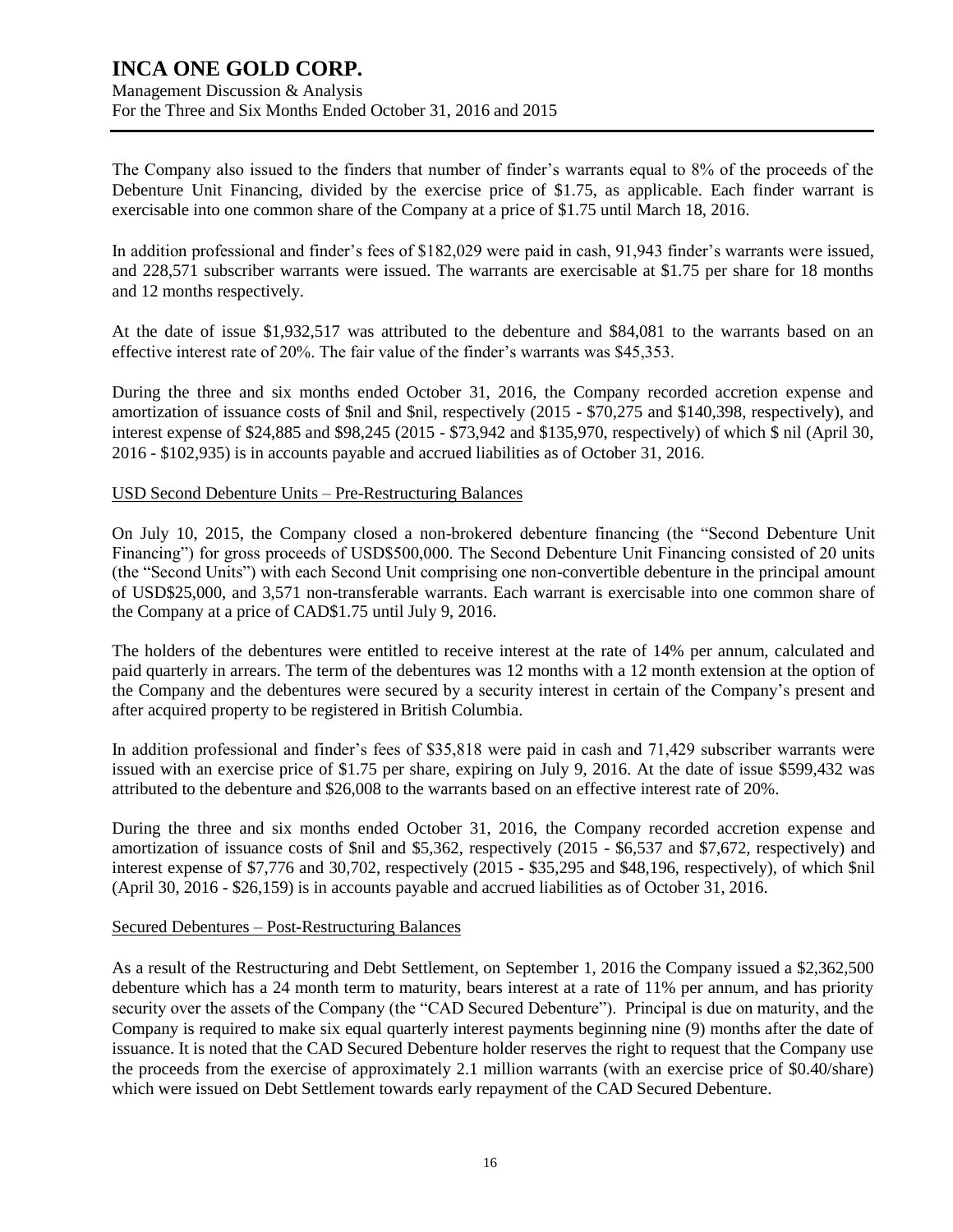Management Discussion & Analysis For the Three and Six Months Ended October 31, 2016 and 2015

As a result of the Restructuring and Debt Settlement, on September 1, 2016 the Company issued a USD\$300,000 debenture which has a 24 month term to maturity, bears interest at a rate of 11% per annum, and has general security over the assets of the Company (the "USD Secured Debenture") second in priority to the CAD Secured Debenture. Principal is due on maturity, and the Company is required to make six equal quarterly interest payments beginning nine (9) months after the date of issuance.

### **Financings – Equity**

On August 16, 2016, the Company consolidated its capital on a one-for-seven basis. Effective August 19, 2016, the Company's common shares commenced trading on a consolidated basis. For the purpose of these financial statements the capital and per share amounts have been restated to present the post consolidated capital basis. At October 31, 2016, there were 57,332,153 issued and fully paid common shares (April 30, 2016 - 11,561,496, post consolidation).

Share capital transactions for the six months ended October 31, 2016 were**:**

On June 1, 2016, the Company issued 71,428 common shares valued at \$75,000 to an external service provider as a settlement for outstanding balance owed to them for services.

On June 21, 2016, the Company issued 7,442 common shares valued at \$7,814 to a key Peruvian employee for services pursuant to his employment agreement.

On August 26, 2016, the Company finalized the Debt Settlement. As part of the Debt Settlement, the Company issued 20,322,340 common shares valued at a deemed price of \$0.25 per common share for a total value of \$4,582,875.

On August 30, 2016, the Company closed the first tranche of its announced private placement and issued 13,003,547 units (the "Units") for gross proceeds of \$3,250,889 or \$0.25 per Unit. Each Unit is comprised of one common share and one full, transferable common share purchase warrant. The total value of the warrants contained in the Units issued is \$1,294,610. Total share issuance costs amounted to cash finder's fees of \$246,070 and finder's warrants valued at \$31,421.

On October 5, 2016, the Company closed the second and final tranche of its announced private placement and issued 12,365,900 units (the "Units") for gross proceeds of \$3,091,475 or \$0.25 per Unit. Each Unit is comprised of one common share and one full, transferable common share purchase warrant. The total value of the warrants contained in the Units issued is \$1,150,729. Total share issuance costs amounted to cash finder's fees of \$28,300 and finder's warrants valued at \$31,516.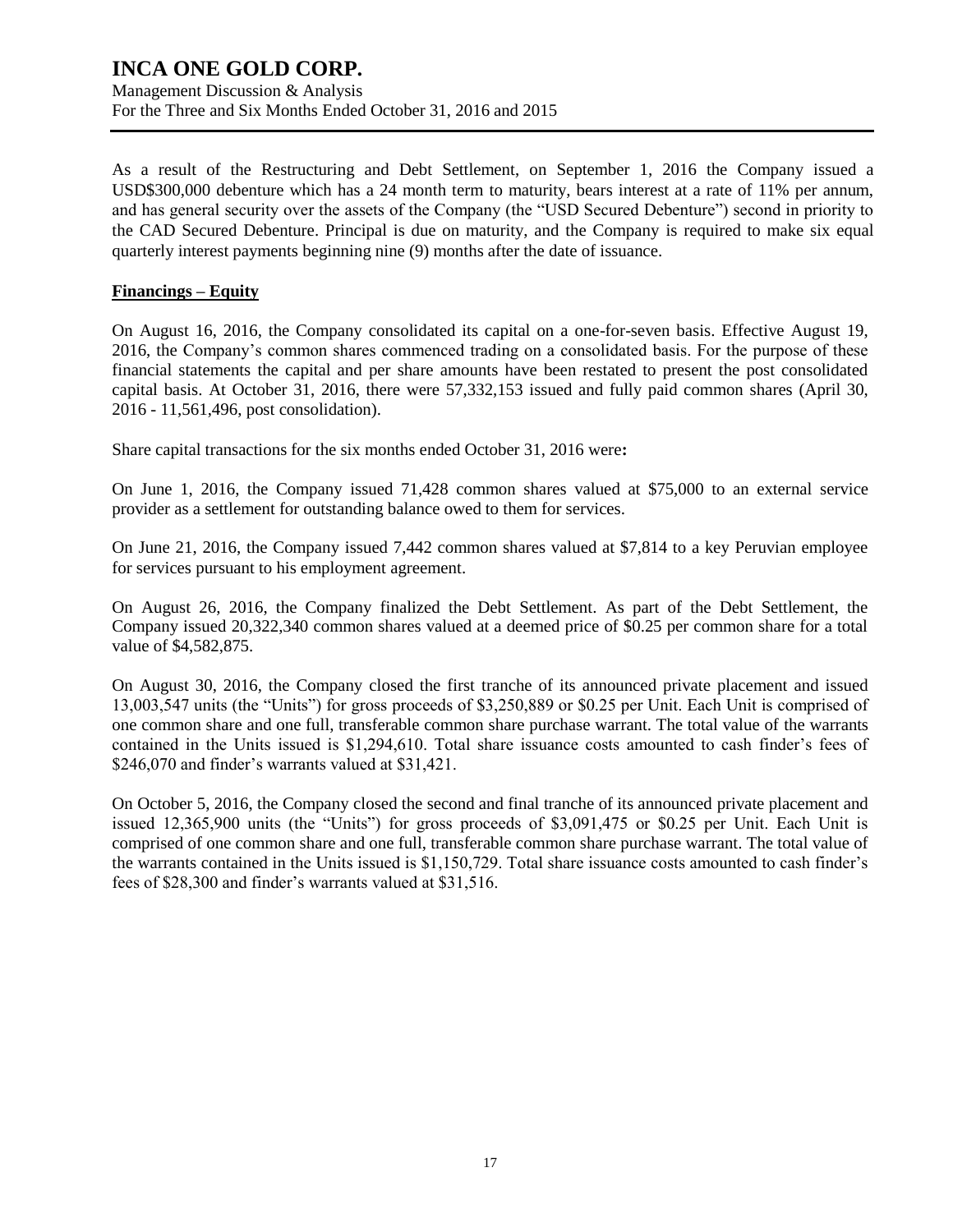### **Summary of Outstanding Share Data**

As at the date of this MD&A, the Company had 58,411,901 common shares issued outstanding and the following options and warrants outstanding:

#### **Stock Options:**

| Options   | <b>Exercise Price</b> | <b>Expiry Date</b> | <b>Vesting Provisions</b> |
|-----------|-----------------------|--------------------|---------------------------|
| #         | \$                    |                    |                           |
| 21,143    | 1.05                  | October 30, 2017   | Vested                    |
| 270,000   | 1.75                  | May 5, 2018        | Vested                    |
| 14,286    | 1.05                  | May 30, 2018       | Vested                    |
| 3,586,000 | 0.25                  | September 21, 2018 | Vested                    |
| 744,000   | 0.30                  | October 12, 2018   | Vested                    |
| 28,571    | 1.05                  | October 31, 2018   | Vested                    |
| 78,571    | 1.05                  | June 4, 2019       | Vested                    |
| 42,857    | 1.05                  | August 29, 2019    | Vested                    |
| 14,286    | 1.75                  | April 15, 2020     | Vested                    |
| 3,571     | 1.54                  | September 23, 2020 | Vested                    |
| 37,857    | 3.01                  | July 11, 2021      | Vested                    |
| 4,841,142 |                       |                    |                           |

### **Warrants:**

| Warrants   | <b>Exercise Price</b> | <b>Expiry Date</b> |
|------------|-----------------------|--------------------|
| #          | \$                    |                    |
| 205,714    | 1.05                  | May 20, 2017       |
| 106,667    | 1.05                  | August 29, 2017    |
| 320,000    | 0.45                  | September 1, 2017  |
| 795,320    | 0.85                  | September 1, 2017  |
| 106,667    | 1.05                  | November 20, 2017  |
| 13,319,155 | 0.40                  | August 30, 2019    |
| 9,180,820  | 0.40                  | September 1, 2019  |
| 12,704,580 | 0.40                  | October 5, 2019    |
| 657,018    | 1.26                  | December 22, 2020  |
| 37,395,941 |                       |                    |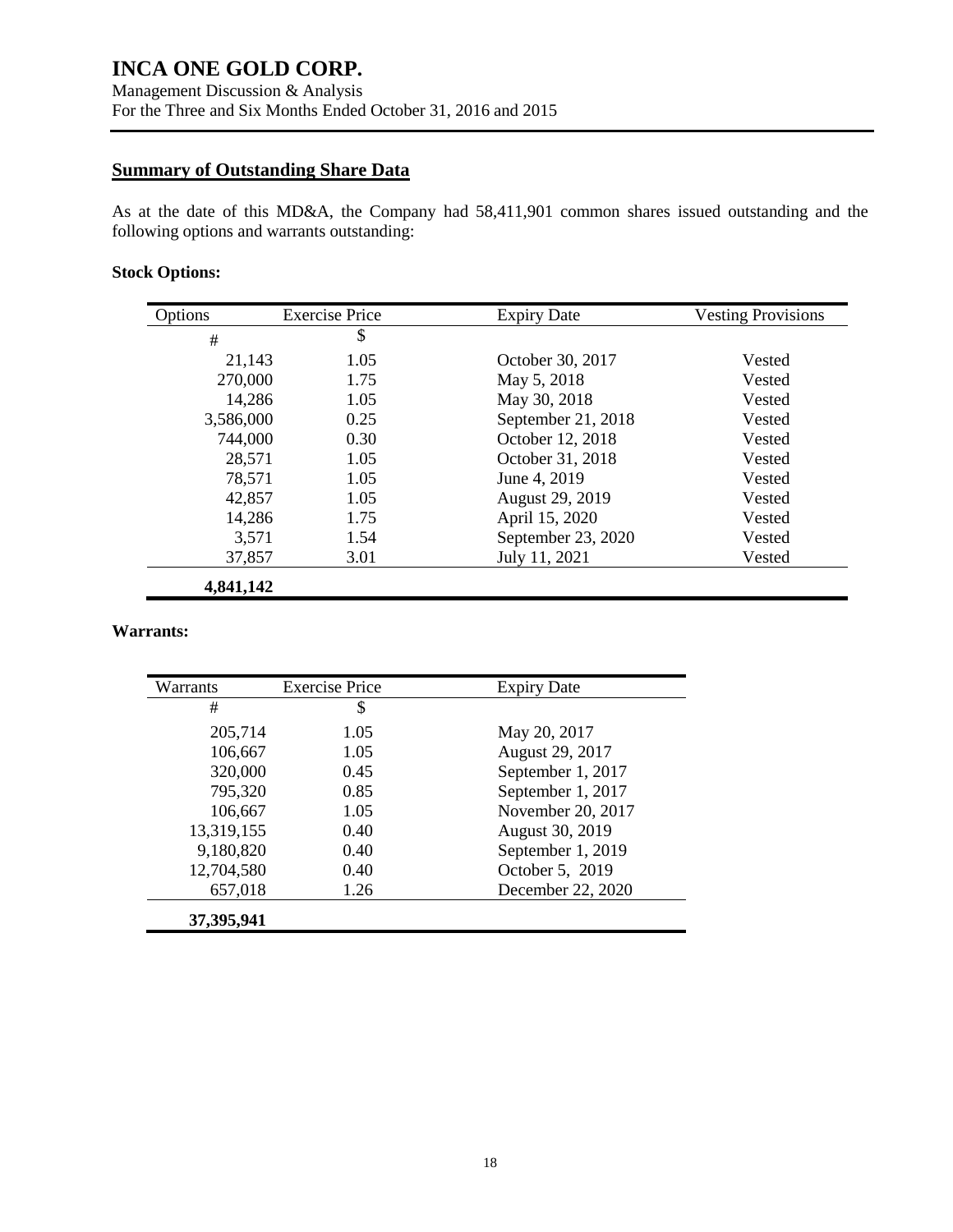#### **Transactions with Related Parties**

#### **(a) Related Party Transactions**

The Company's related parties consist of the Company's directors, officers, former officer and companies associated with these individuals including the following:

- A company owned by Edward Kelly, the Company's President and CEO (also a director).
- A company controlled by Oliver Foeste, the Company's CFO (also a director).
- A company owned by both George Moen, the Company's ex-COO and Mark Wright, the Company`s VP Operations & New Projects.
- A company owned by Mark Wright, the Company`s VP Operations & New Projects.

The following expenditures were charged by related parties for the three and six months period ended October 31, 2016 and 2015:

|                                  | Three months<br>ended October 31, |         | Six months<br>ended October 31, |         |
|----------------------------------|-----------------------------------|---------|---------------------------------|---------|
|                                  | 2016                              | 2015    | 2016                            | 2015    |
|                                  |                                   | S       |                                 | \$      |
| Accounting and professional fees | 53,329                            | 4,168   | 76,706                          | 11,974  |
| Management and consulting fees   | 110,500                           | 171,546 | 217,000                         | 301,873 |
| Restructuring fees               | 500,000                           |         | 500,000                         |         |
| Share-based payments             | 200,410                           |         | 200,410                         |         |
| Finance costs                    | 27,759                            | 2,016   | 104,593                         | 4,011   |
| Rent                             | 11,250                            |         | 22,500                          |         |
|                                  | 903,248                           | 177,730 | 1,121,209                       | 317,858 |

Professional fees are paid to a company controlled by the CFO. Management and consulting fees are paid to companies controlled by the President and CEO (the "CEO"), CFO, ex-COO or VP Operations & New Projects (the "VP Ops"). Finance costs on interest bearing debt instruments were paid or accrued to companies controlled by the CEO, or to a company controlled by a director. Office rent is paid or accrued to a company controlled by the CFO.

### **(b) Compensation of Key Management Personnel**

The Company's key management personnel has authority and responsibility for planning, directing and controlling the activities of the Company and includes the Directors, CEO, CFO, ex-COO and VP Ops. Compensation in respect of services provided by key management consists of consulting and management fees paid to companies controlled by the CEO, CFO, ex-COO and VP Ops, and by the issue of options.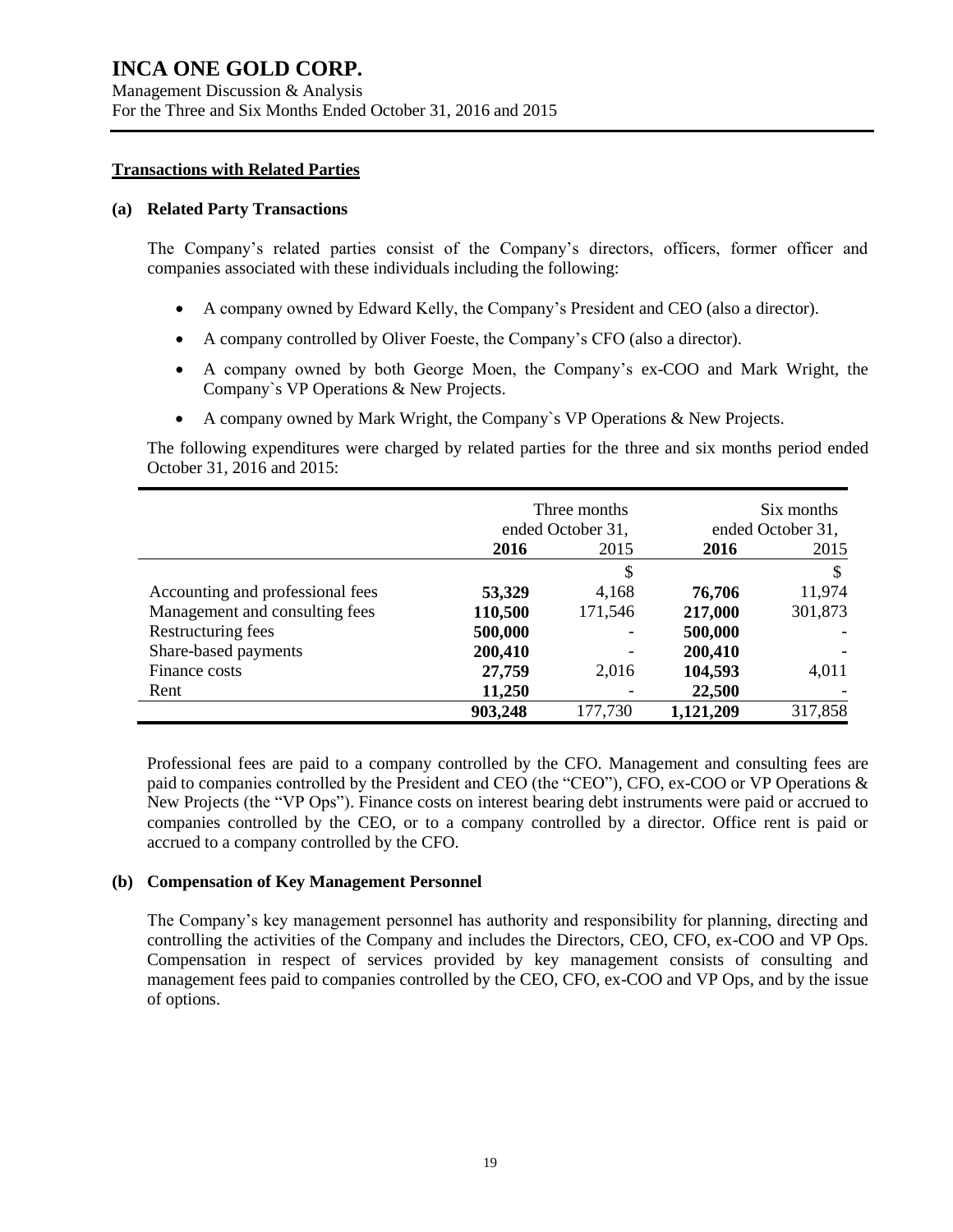Compensation for key management personnel for the three and six months ended October 31, 2016 and 2015.

|                      | Three months<br>ended October 31, |                          | Six months<br>ended October 31, |         |
|----------------------|-----------------------------------|--------------------------|---------------------------------|---------|
|                      | 2016                              | 2015                     | 2016                            | 2015    |
|                      |                                   |                          | \$                              |         |
| Management fees      | 110,500                           | 130,328                  | 217,000                         | 301,873 |
| Restructuring fees   | 500,000                           | $\overline{\phantom{a}}$ | 500,000                         |         |
| Share-based payments | 200,410                           | $\overline{\phantom{a}}$ | 200,410                         |         |
|                      | 810,910                           | 130,328                  | 917,410                         | 301,873 |

There was no other compensation paid or payable to key management for employee services.

### **(c) Related Party Balances**

All related party balances payable, including for business expenses reimbursements, interim advances to the Company, annual bonuses as approved by the board of directors, and for services rendered as at October 31, 2016 are non-interest bearing and payable on demand, with the exception of short term financing through unsecured promissory notes, convertible debenture financing, and are comprised of \$14,133 (April 30, 2016 - \$163,901) payable to the CEO and a company controlled by the CEO, \$12,432 (April 30, 2016 - \$111,104) payable to the CFO or a company controlled by the CFO, \$3,749 (April 30, 2016 - \$56,445) payable to the VP Operations & New Projects or a company controlled by the VP Operations & New Projects and \$nil (April 30, 2016 - \$1,929,635) payable to a companies controlled by directors.

### **(d) Related Party Restructuring Transactions**

Pursuant to the Company's Restructuring, the majority of all director and officers advances owing were settled during the quarter ended October 31, 2016.

To incentivize the executive management team to continue working on a dedicated and full-time basis during the very complicated Restructuring period, particularly as the executive management team was not receiving regular monthly fee payments and significant amounts were owing to them, the Company offered them a one-time contingent fee only payable upon successful completion of the Restructuring. On August 26, 2016, the contingent criteria were met and the Company provided the executive management team a \$500,000 restructuring fee, which, as agreed in the contingent compensation plan, was fully reinvested in the August 30, 2016 private placement so that there would be \$nil cash cost to the Company.

### **Commitments and Contingencies**

In addition to the commitments in connection with the Company's financings, the Company has a three-year rent agreement for its corporate office in Lima, Peru, with a monthly payment of USD\$4,210 and termination date on July 31, 2018 as well as a month to month rental agreement for its corporate office in Vancouver, Canada with a monthly payment of \$3,750 until December 2016 and \$4,313 per month effective January 2017.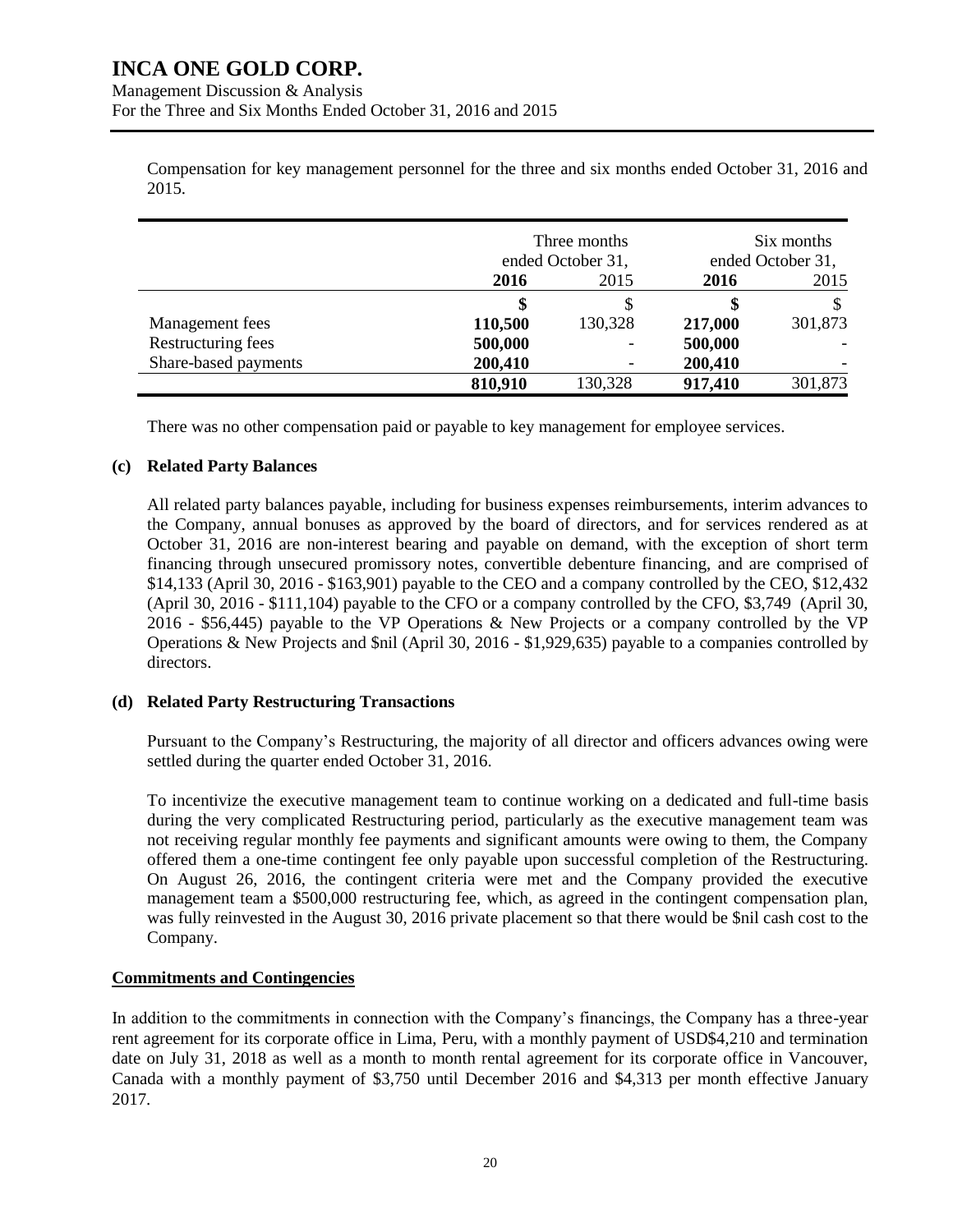Management Discussion & Analysis For the Three and Six Months Ended October 31, 2016 and 2015

During the six months ended October 31, 2016, the Company entered into a purchase and sale contract to sell approximately 312 ounces of gold dore to a third party, which would be settled at a future date in either cash or through the delivery of gold. At October 31, 2016, the fair value of amounts owing under this contract was \$517,084 (April 30, 2016 - \$359,179) and is included in deferred revenue.

A summary of undiscounted liabilities and future operating commitments at October 31, 2016 are as follows:

|                                                   |              | Within<br><b>One</b> | Five<br>Two<br>to |
|---------------------------------------------------|--------------|----------------------|-------------------|
|                                                   | <b>Total</b> | Year                 | Years             |
| <b>Maturity analysis of financial liabilities</b> | \$           | S                    | \$                |
| Accounts payable and accrued liabilities          | 1,233,004    | 1,233,004            |                   |
| Promissory notes payable                          | 308,325      | 308,325              |                   |
| Mineral notes payable                             | 64,238       | 64,238               |                   |
| Secured debentures                                | 2,764,830    |                      | 2,764,830         |
|                                                   | 4,370,397    | 1,605,567            | 2,764,830         |
|                                                   |              |                      |                   |
| <b>Commitments</b>                                |              |                      |                   |
| Office lease rental                               | 272,893      | 119,508              | 153,385           |
| Gold sale contract deferred revenue               | 517,084      | 517,084              |                   |
| Asset retirement and reclamation obligations      | 340,710      |                      | 340,710           |
|                                                   | 1,130,687    | 636,592              | 494,095           |
|                                                   | 5,501,084    | 2,242,159            | 3,258,925         |

### Contingent Debenture

As a result of the Restructuring and Debt Settlement, the Company issued a USD\$779,309 contingent debenture certificate (the "Contingent Debenture"), which only becomes payable on the date that the Company achieves two production milestones including (i) achieving 300 tonnes per day mineral processing capacity in Peru, and (ii) achieving three months of 200 tonnes per day average daily production. Upon reinstatement, the Contingent Debenture will have a 12% annual interest rate paid quarterly in arrears, twelve month term to maturity, certain early redemption features, and a general security agreement will be issued. If the performance milestones are not achieved before August 31, 2026, the Contingent Debenture will be cancelled.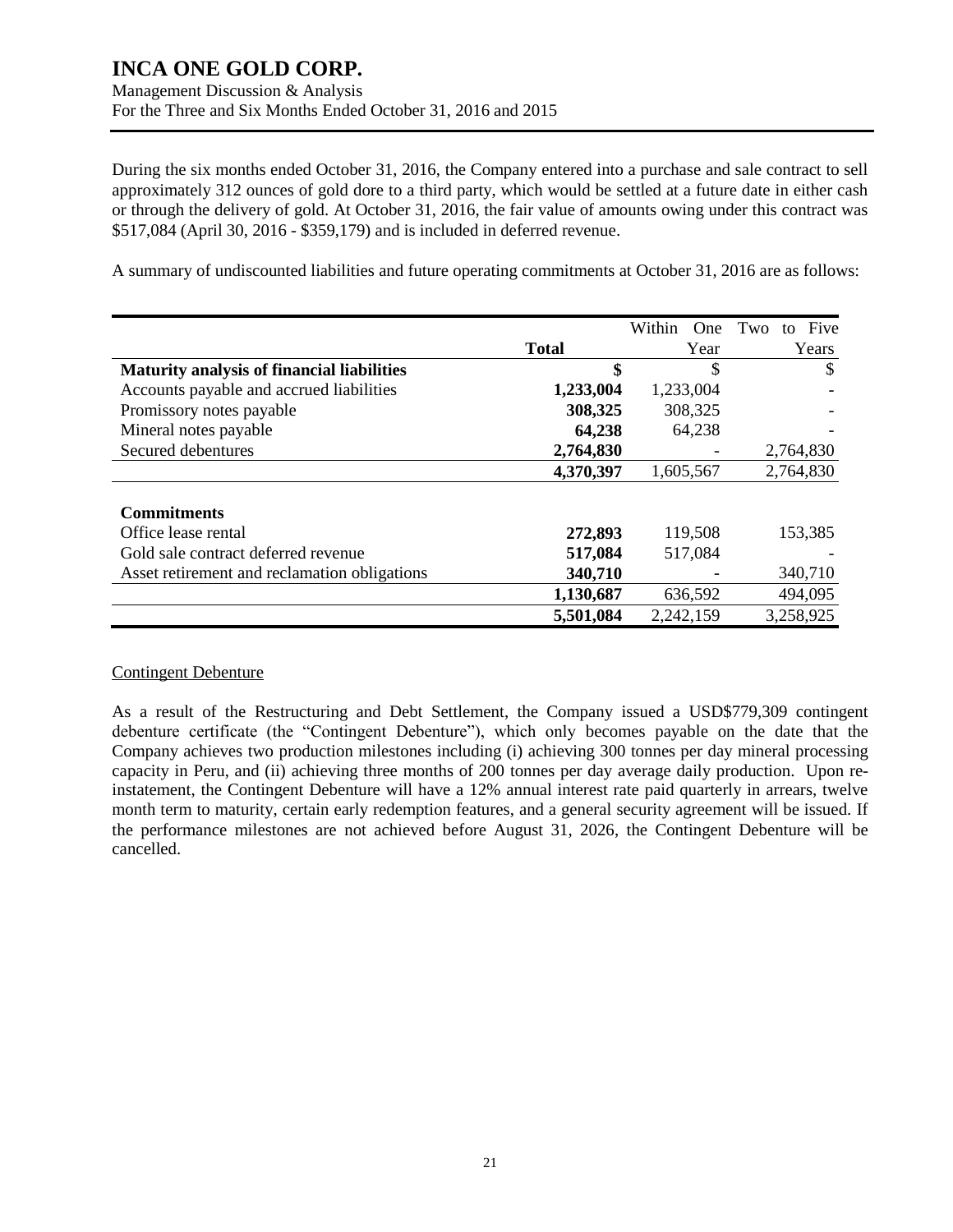Management Discussion & Analysis For the Three and Six Months Ended October 31, 2016 and 2015

#### **Financial Instruments**

As at October 31, 2016, the Company's financial instruments consist of cash, other receivables, marketable securities, accounts payable and accrued liabilities, promissory notes payable convertible debentures, secured debentures and loan payable. Cash and other receivables are designated as loans and receivables, which are measured at amortized cost. Marketable securities are designated as available-for-sale, which are measured at fair value through other comprehensive income or loss. Accounts payable and accrued liabilities, promissory notes payable, convertible debentures, debentures and loan payable are designated as other financial liabilities, which are measured at amortized cost.

IFRS requires disclosures about the inputs to fair value measurements for financial assets and liabilities recorded at fair value, including their classification within a hierarchy that prioritizes the inputs to fair value measurement.

The three levels of hierarchy are:

Level 1 – Unadjusted quoted prices in active markets for identical assets or liabilities;

Level 2 – Inputs other than quoted prices that are observable for the asset or liability, either directly or indirectly; and

Level 3 – Inputs for the asset or liability that are not based on observable market data.

As at October 31, 2016, the Company believes that the carrying values of cash, other receivables, accounts payable and accrued liabilities, promissory notes payable, convertible debentures, debentures and loan payable approximate their fair values because of their nature and relatively short maturity dates or durations or their interest rates approximate market interest rates. The fair value of marketable securities has been assessed based on the fair value hierarchy described above and are classified as Level 1.

The Company's financial instruments are exposed in varying degrees to a variety of financial risks. The Board approves and monitors the risk management processes:

*(i) Credit risk*

Credit risk exposure primarily arises with respect to the Company's cash and other receivables. The risk exposure is limited because the Company places its instruments in banks of high credit worthiness within Canada and continuously monitors the collection of other receivables.

*(ii) Liquidity risk*

Liquidity risk is the risk that the Company cannot meet its financial obligations as they become due. The Company's approach to managing liquidity is to ensure as far as possible that it will have sufficient liquidity to settle obligations and liabilities when they become due. As at October 31, 2016, the Company had cash of \$84,434 (April 30, 2016 - \$45,135) and current working capital surplus of \$2,320,511 (April 30, 2016 - \$ 7,645,085) with total liabilities of \$5,228,191 (April 30, 2016 - \$15,859,608).

A summary of the Company's future operating commitments is presented in note 19 of the annual consolidated financial statements.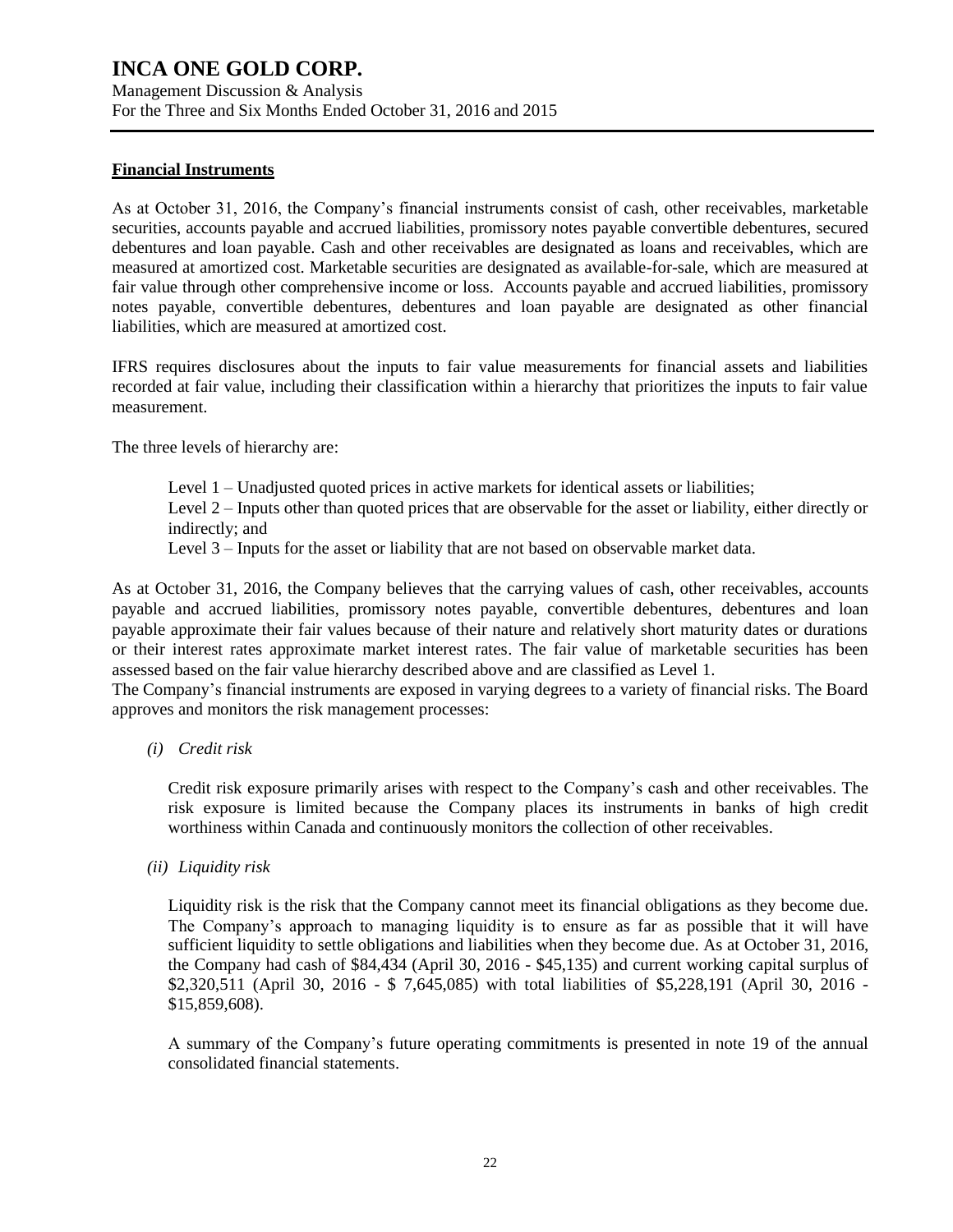### *(iii) Market risk*

a. Interest rate risk

Interest rate risk is the risk that the fair value or future cash flows of a financial instrument will fluctuate because of changes in market interest rates.

The Company invests cash in guaranteed investment certificates at fixed or floating interest rates in order to maintain liquidity while achieving a satisfactory return for shareholders. A change of 100 basis points in the interest rates would not be material to the financial statements. At October 31, 2016, the Company has no variable rate debt.

b. Foreign currency risk

Foreign exchange risk is the risk that the fair value of future cash flows of a financial instrument will fluctuate because of the changes in the foreign exchange rates. The Company is exposed to the financial risk related to the fluctuation of foreign exchange rates associated with the fluctuations in its US dollar and the Peruvian New Sol ("Sol") bank accounts as well as the translation of foreign held assets and liabilities at current exchange rates.

|                                          | October 31, 2016 | April 30, 2016 |
|------------------------------------------|------------------|----------------|
| US dollar:                               | \$               |                |
| Cash                                     | 66               | 31,063         |
| Receivables                              | 38,492           | 108,809        |
| Accounts payable and accrued liabilities | (330, 452)       | (744, 126)     |
| Debenture, convertible debenture and     |                  |                |
| promissory notes                         | (393, 480)       | (7,190,363)    |
| Net assets                               | (685, 374)       | (7,794,617)    |
| Sol:                                     |                  |                |
| Cash                                     | 3,756            | 13,488         |
| Receivables                              | 511,173          | 1,523,703      |
| Accounts payable and accrued liabilities | (308, 938)       | (1,018,224)    |
| Net liabilities                          | 205,991          | 518,967        |

The Company's net exposure to the US dollar and Sol on financial instruments, in Canadian dollar equivalents, is as follows:

Assuming all other variables constant, an increase or a decrease of 10% of the US dollar against the Canadian dollar, the net loss of the Company and the equity for the three and six months ended October 31, 2016 would have varied by approximately \$95,917. Assuming all other variables constant, an increase or a decrease of 10% of the Sol against the Canadian dollar, the net loss of the Company and the equity for the three and six months ended October 31, 2016 would have varied by approximately \$12,316.

The Company had no hedging agreements in place with respect to foreign exchange rates.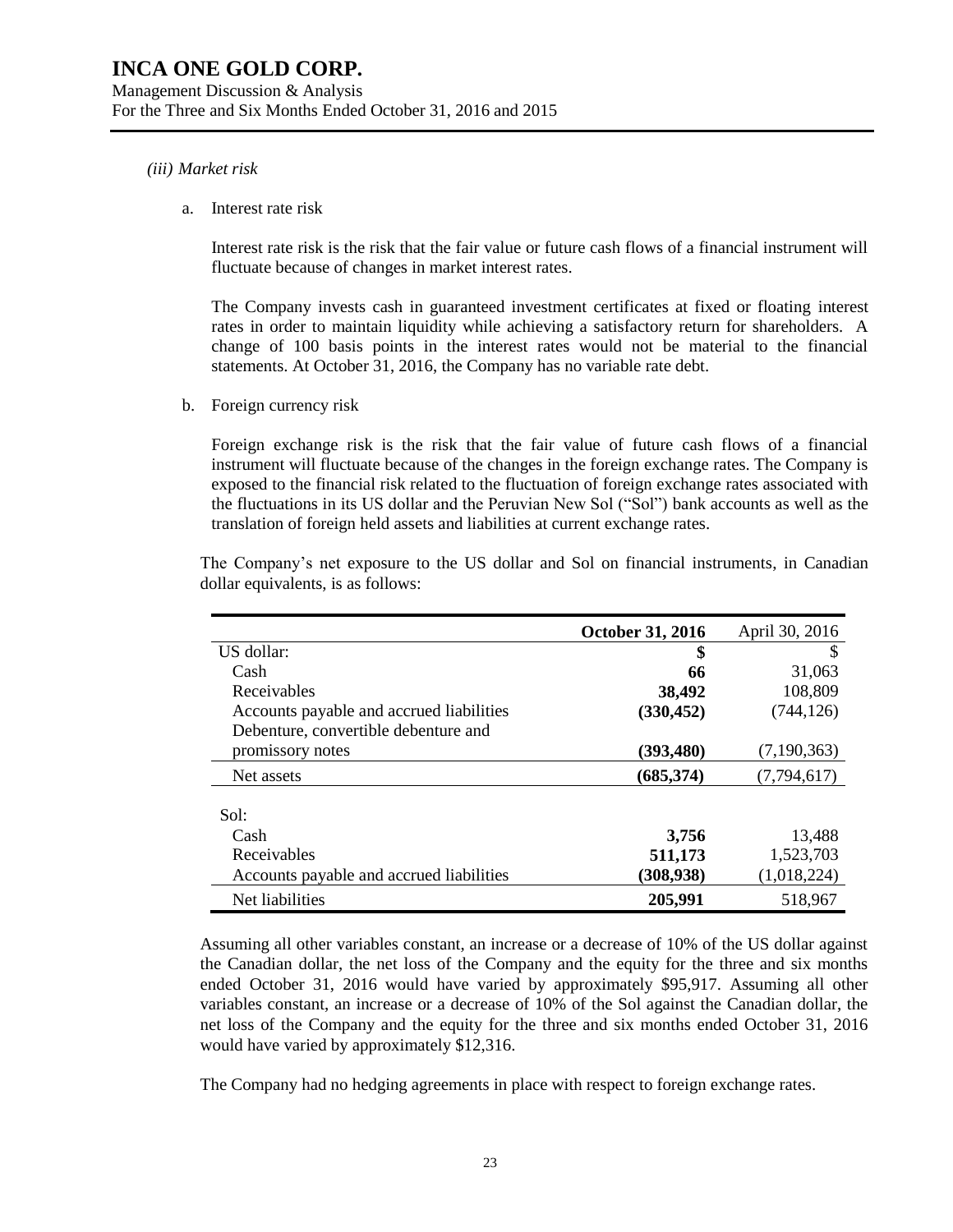b. Commodity price risk

Commodity price risk is the risk of financial loss resulting from movements in the price of the Company's commodity inputs and outputs. The Company's price risk relates primarily to future gold price expectations and the share trading price of its GRIT shares. The Company continuously monitors precious metal and GRIT share trading prices as they are included in projections prepared to determine its future strategy.

### **Off-Balance Sheet Arrangements**

The Company has not entered into any off-balance sheet arrangements.

### **Critical Accounting Policies and Estimates**

The preparation of the Company's consolidated financial statements in accordance with IAS 1, *Presentation of Financial Statements*, requires management to make certain critical accounting estimates and to exercise judgment that affect the accounting policies and the reported amounts of assets, liabilities and disclosure of contingent assets and liabilities at the date of the consolidated financial statements and reported amounts of revenues and expenses during the reporting period. Estimates and assumptions are continually evaluated based on historical experience and other factors, including expectations of future events that are believed to be reasonable under the circumstances. In the future, actual experience may differ from these estimates and assumptions. Revisions to accounting estimates are recognized in the period in which the estimates are revised and in any future periods affected. Uncertainty about these assumptions and estimates could result in outcomes that require a material adjustment to the carrying amounts of assets or liabilities in future periods.

Significant accounting judgments that Management has made in the process of applying accounting policies which it considers have had the most significant effect on the amounts recognized in the consolidated financial statements include, but are not limited to going concern, title to and economic recoverability and probability of future economic benefits of exploration and evaluation assets, date of commencement of commercial production, and determination of functional currency. Management considers the areas currently requiring a significant degree of estimation and assumption and which have a significant risk of resulting in a material adjustment to the carrying amount of assets and liabilities within the next financial year, to include, but not be limited to, the value attributed to share-based compensation, convertible debentures and debentures with warrants, marketable securities, asset retirement and reclamation obligation, and deferred taxes.

These accounting judgments and estimates are further discussed in the Company's annual audited consolidated financial statements at April 30, 2016.

### **Risks and Uncertainties**

Natural resources exploration, development, production and processing involve a number of business risks, some of which are beyond the Company's control. These can be categorized as operational, financial and regulatory risks.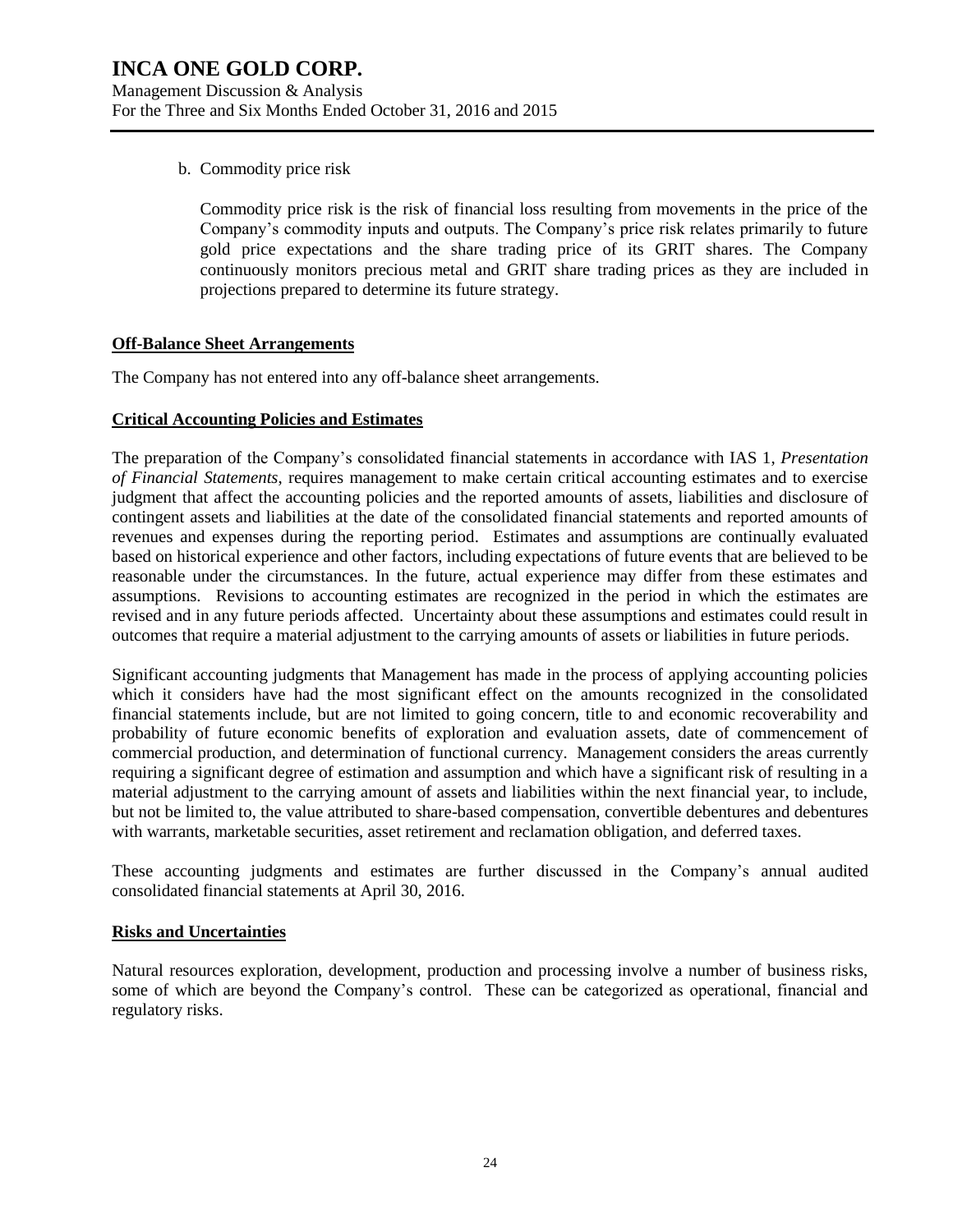Management Discussion & Analysis For the Three and Six Months Ended October 31, 2016 and 2015

Operational risks include: the Company may not be able to find and develop resources economically, the Company cannot guarantee title to its properties, the Company may have difficulty in marketing production and services, the Company must manage changing governmental laws and regulations, the Company may have difficulty in hiring and retaining skilled employees and contractors, environmental hazards (including discharge of pollutants or hazardous chemicals), industrial accidents and occupational and health hazards, mechanical failures, the unavailability of materials and equipment, pit slope failures, unusual or unexpected rock formations, poor or unexpected geological or metallurgical conditions, poor or inadequate ventilation, failure of mine communication systems, poor water condition, interruptions to gas and electricity supplies, human error and adverse weather conditions, there is no assurance that the Company will acquire additional mineral properties and any acquisitions may expose the Company to new risks, and the mining industry is intensely competitive for the acquisition of new properties, access to capital and hiring of skilled personnel. The Company continuously monitors and responds to changes in these factors and seeks to adhere to all regulations governing its operations.

Financial risks include commodity prices, interest rates and fluctuating foreign exchange rates, all of which are beyond the Company's control. Additional financial risks are the Company's ability to raise capital to continue funding its operations.

Regulatory risks include the possible delays in getting regulatory approval to, and permits for, the transactions that the Board of Directors believe to be in the best interest of the Company, and include increased fees for filings, the introduction of ever more complex reporting requirements the cost of which the Company must meet in order to maintain its exchange listing.

### **Cautionary Note Regarding Forward-Looking Information**

This MD&A contains forward-looking statements. All statements, other than statements of historical fact, constitute "forward-looking statements" and include any information that addresses activities, events or developments that the Company believes, expects or anticipates will or may occur in the future including the Company's strategy, plans or future financial or operating performance and other statements that express management's expectations or estimates of future performance.

Forward-looking statements are generally identifiable by the use of the words "may", "will", "should", "continue", "expect", "anticipate", "estimate", "believe", "intend", "plan" or "project" or the negative of these words or other variations on these words or comparable terminology. All such forward-looking information and statements are based on certain assumptions and analyses made by the Company's management in light of their experience and perception of historical trends, current conditions and expected future developments, as well as other factors management believes are appropriate in the circumstances. These statements, however, are subject to known and unknown risks, uncertainties and other factors that may cause the actual results, level of activity, performance or achievements of the Company to be materially different from those expressed, implied by or projected in the forward-looking information or statements.

Important factors that could cause actual results to differ from these forward-looking statements include but are not limited to: risks related to the exploration and potential development of the Company's projects, risks related to international operations, the actual results of current exploration activities, conclusions of economic evaluations, changes in project parameters as plans continue to be refined, future prices of minerals, as well as those factors discussed in the sections relating to risk factors of the Company set out in this MD&A.